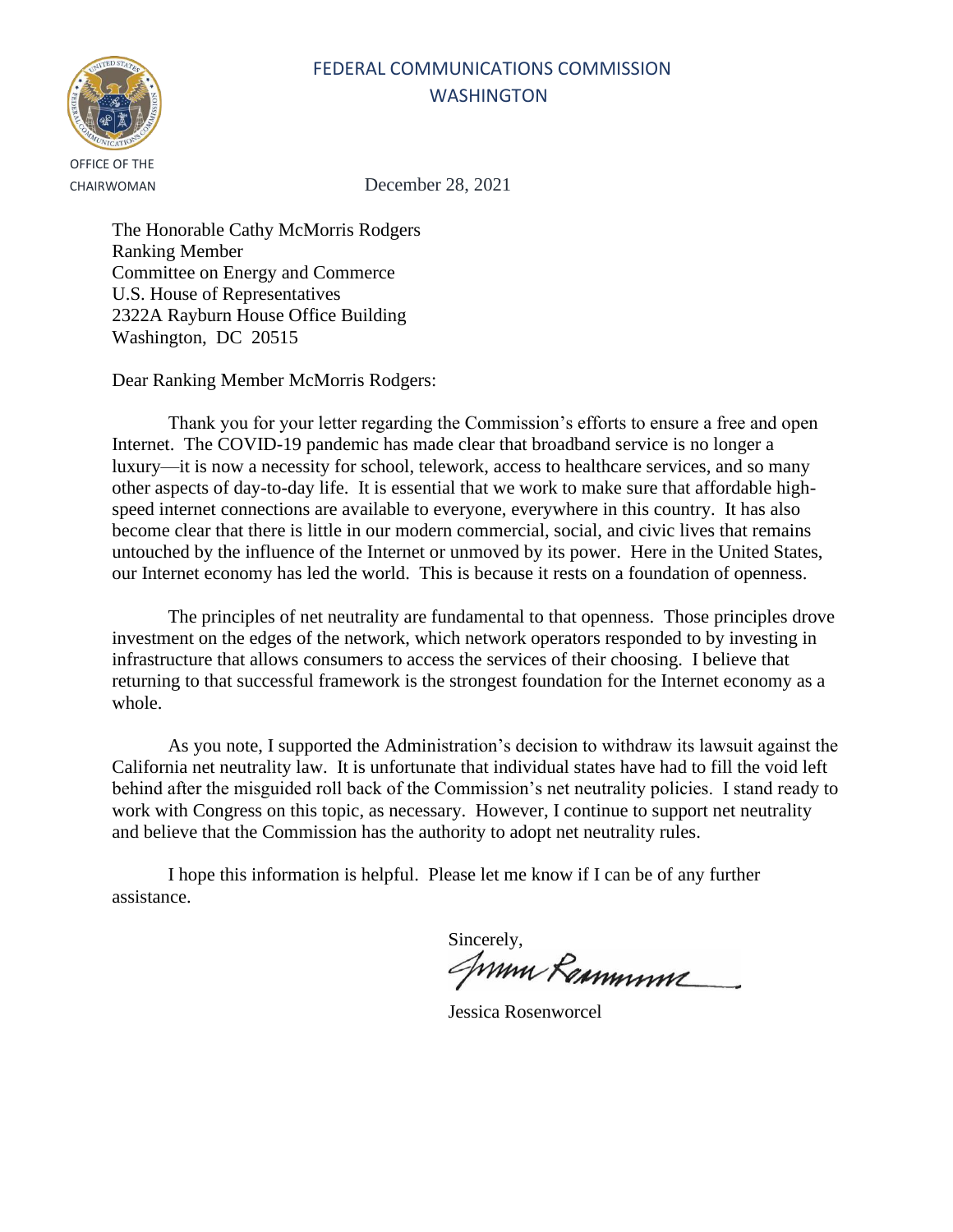## OFFICE OF THE

### FEDERAL COMMUNICATIONS COMMISSION **WASHINGTON**

CHAIRWOMAN December 28, 2021

The Honorable Bob Latta Ranking Member Subcommittee on Communications and Technology Committee on Energy and Commerce U.S. House of Representatives 2322A Rayburn House Office Building Washington, DC 20515

Dear Ranking Member Latta:

Thank you for your letter regarding the Commission's efforts to ensure a free and open Internet. The COVID-19 pandemic has made clear that broadband service is no longer a luxury—it is now a necessity for school, telework, access to healthcare services, and so many other aspects of day-to-day life. It is essential that we work to make sure that affordable highspeed internet connections are available to everyone, everywhere in this country. It has also become clear that there is little in our modern commercial, social, and civic lives that remains untouched by the influence of the Internet or unmoved by its power. Here in the United States, our Internet economy has led the world. This is because it rests on a foundation of openness.

The principles of net neutrality are fundamental to that openness. Those principles drove investment on the edges of the network, which network operators responded to by investing in infrastructure that allows consumers to access the services of their choosing. I believe that returning to that successful framework is the strongest foundation for the Internet economy as a whole.

As you note, I supported the Administration's decision to withdraw its lawsuit against the California net neutrality law. It is unfortunate that individual states have had to fill the void left behind after the misguided roll back of the Commission's net neutrality policies. I stand ready to work with Congress on this topic, as necessary. However, I continue to support net neutrality and believe that the Commission has the authority to adopt net neutrality rules.

Sincerely,<br>*ANNIN Remminive* 

Jessica Rosenworcel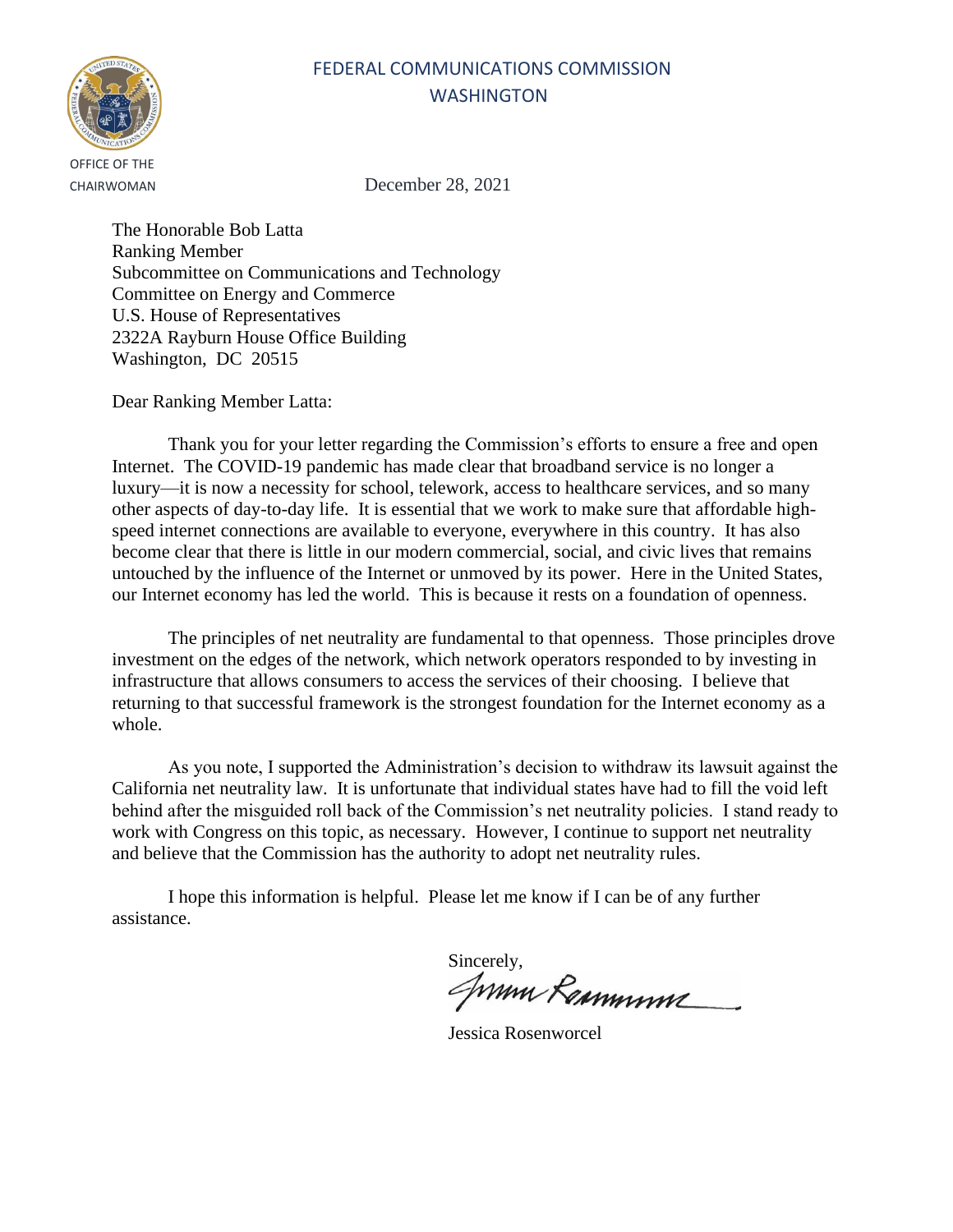

CHAIRWOMAN December 28, 2021

The Honorable Billy Long U.S. House of Representatives 2454 Rayburn House Office Building Washington, DC 20515

Dear Representative Long:

Thank you for your letter regarding the Commission's efforts to ensure a free and open Internet. The COVID-19 pandemic has made clear that broadband service is no longer a luxury—it is now a necessity for school, telework, access to healthcare services, and so many other aspects of day-to-day life. It is essential that we work to make sure that affordable highspeed internet connections are available to everyone, everywhere in this country. It has also become clear that there is little in our modern commercial, social, and civic lives that remains untouched by the influence of the Internet or unmoved by its power. Here in the United States, our Internet economy has led the world. This is because it rests on a foundation of openness.

The principles of net neutrality are fundamental to that openness. Those principles drove investment on the edges of the network, which network operators responded to by investing in infrastructure that allows consumers to access the services of their choosing. I believe that returning to that successful framework is the strongest foundation for the Internet economy as a whole.

As you note, I supported the Administration's decision to withdraw its lawsuit against the California net neutrality law. It is unfortunate that individual states have had to fill the void left behind after the misguided roll back of the Commission's net neutrality policies. I stand ready to work with Congress on this topic, as necessary. However, I continue to support net neutrality and believe that the Commission has the authority to adopt net neutrality rules.

Sincerely,<br>*ANNIN RaMMYNY* 

Jessica Rosenworcel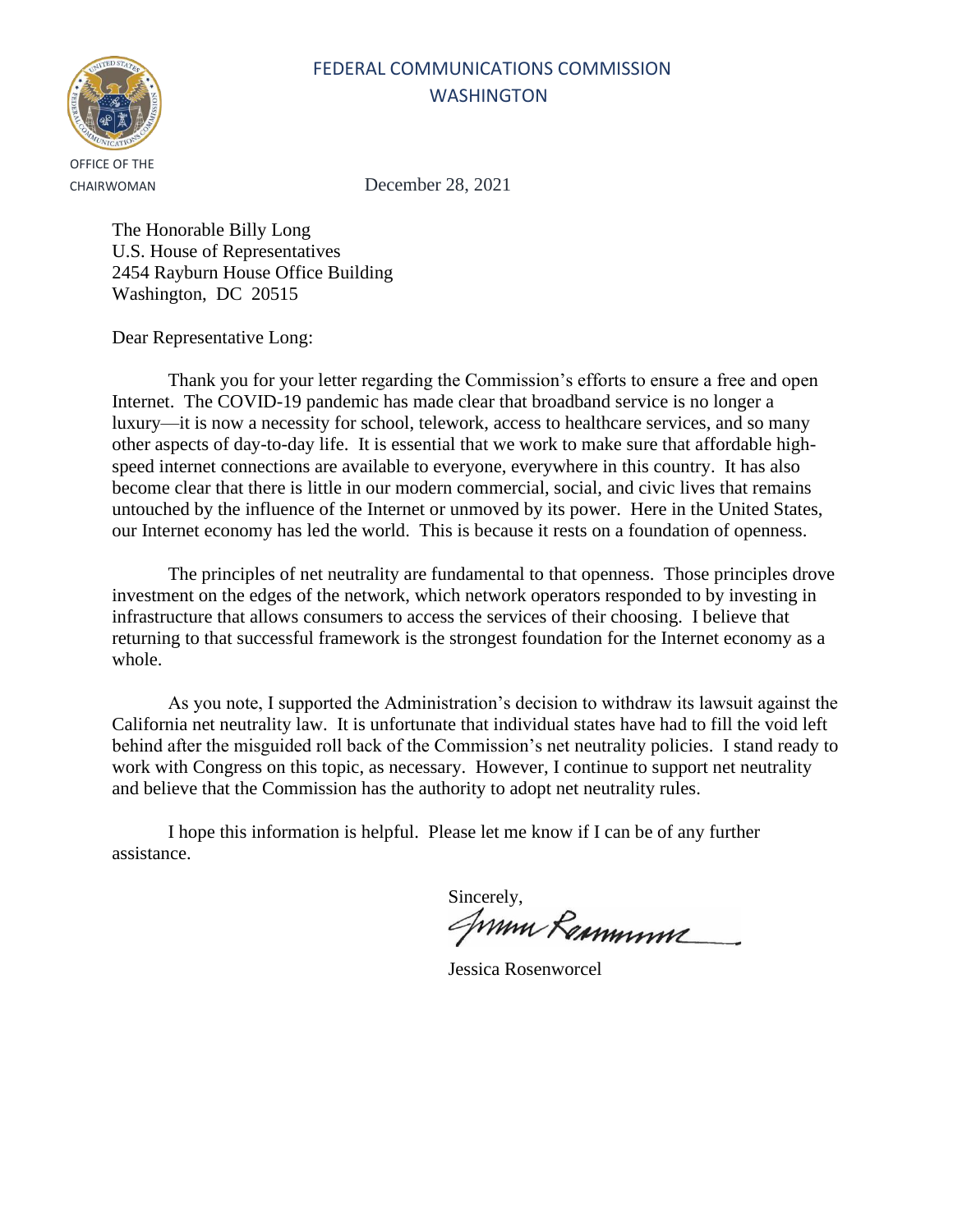

CHAIRWOMAN December 28, 2021

The Honorable Tim Walberg U.S. House of Representatives 2266 Rayburn House Office Building Washington, DC 20515

Dear Representative Walberg:

Thank you for your letter regarding the Commission's efforts to ensure a free and open Internet. The COVID-19 pandemic has made clear that broadband service is no longer a luxury—it is now a necessity for school, telework, access to healthcare services, and so many other aspects of day-to-day life. It is essential that we work to make sure that affordable highspeed internet connections are available to everyone, everywhere in this country. It has also become clear that there is little in our modern commercial, social, and civic lives that remains untouched by the influence of the Internet or unmoved by its power. Here in the United States, our Internet economy has led the world. This is because it rests on a foundation of openness.

The principles of net neutrality are fundamental to that openness. Those principles drove investment on the edges of the network, which network operators responded to by investing in infrastructure that allows consumers to access the services of their choosing. I believe that returning to that successful framework is the strongest foundation for the Internet economy as a whole.

As you note, I supported the Administration's decision to withdraw its lawsuit against the California net neutrality law. It is unfortunate that individual states have had to fill the void left behind after the misguided roll back of the Commission's net neutrality policies. I stand ready to work with Congress on this topic, as necessary. However, I continue to support net neutrality and believe that the Commission has the authority to adopt net neutrality rules.

Sincerely,<br>*ANNIN RaMMYNY* 

Jessica Rosenworcel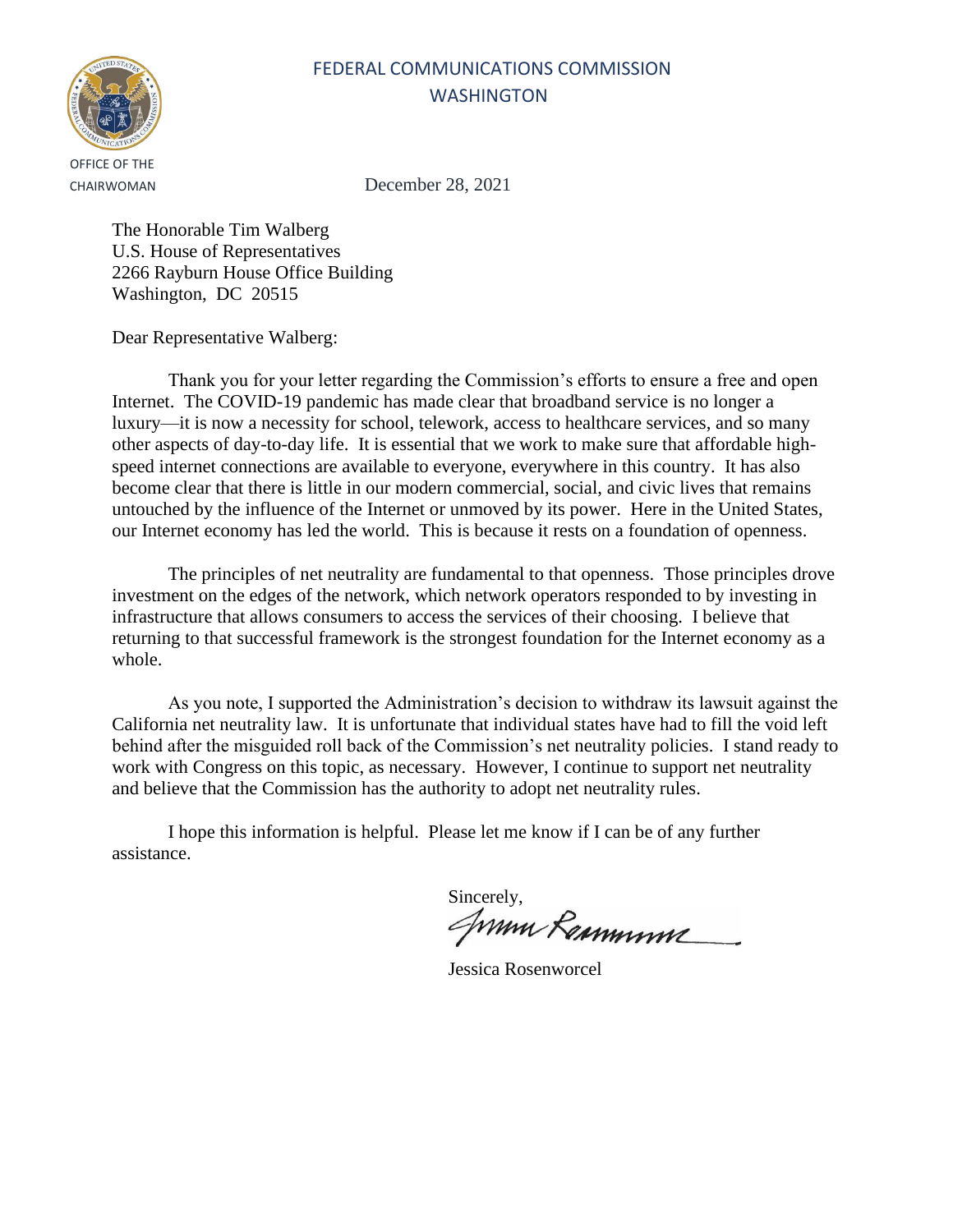

CHAIRWOMAN December 28, 2021

The Honorable Fred Upton U.S. House of Representatives 2183 Rayburn House Office Building Washington, DC 20515

Dear Representative Upton:

Thank you for your letter regarding the Commission's efforts to ensure a free and open Internet. The COVID-19 pandemic has made clear that broadband service is no longer a luxury—it is now a necessity for school, telework, access to healthcare services, and so many other aspects of day-to-day life. It is essential that we work to make sure that affordable highspeed internet connections are available to everyone, everywhere in this country. It has also become clear that there is little in our modern commercial, social, and civic lives that remains untouched by the influence of the Internet or unmoved by its power. Here in the United States, our Internet economy has led the world. This is because it rests on a foundation of openness.

The principles of net neutrality are fundamental to that openness. Those principles drove investment on the edges of the network, which network operators responded to by investing in infrastructure that allows consumers to access the services of their choosing. I believe that returning to that successful framework is the strongest foundation for the Internet economy as a whole.

As you note, I supported the Administration's decision to withdraw its lawsuit against the California net neutrality law. It is unfortunate that individual states have had to fill the void left behind after the misguided roll back of the Commission's net neutrality policies. I stand ready to work with Congress on this topic, as necessary. However, I continue to support net neutrality and believe that the Commission has the authority to adopt net neutrality rules.

Sincerely,<br>*ANNIN RaMMYNY* 

Jessica Rosenworcel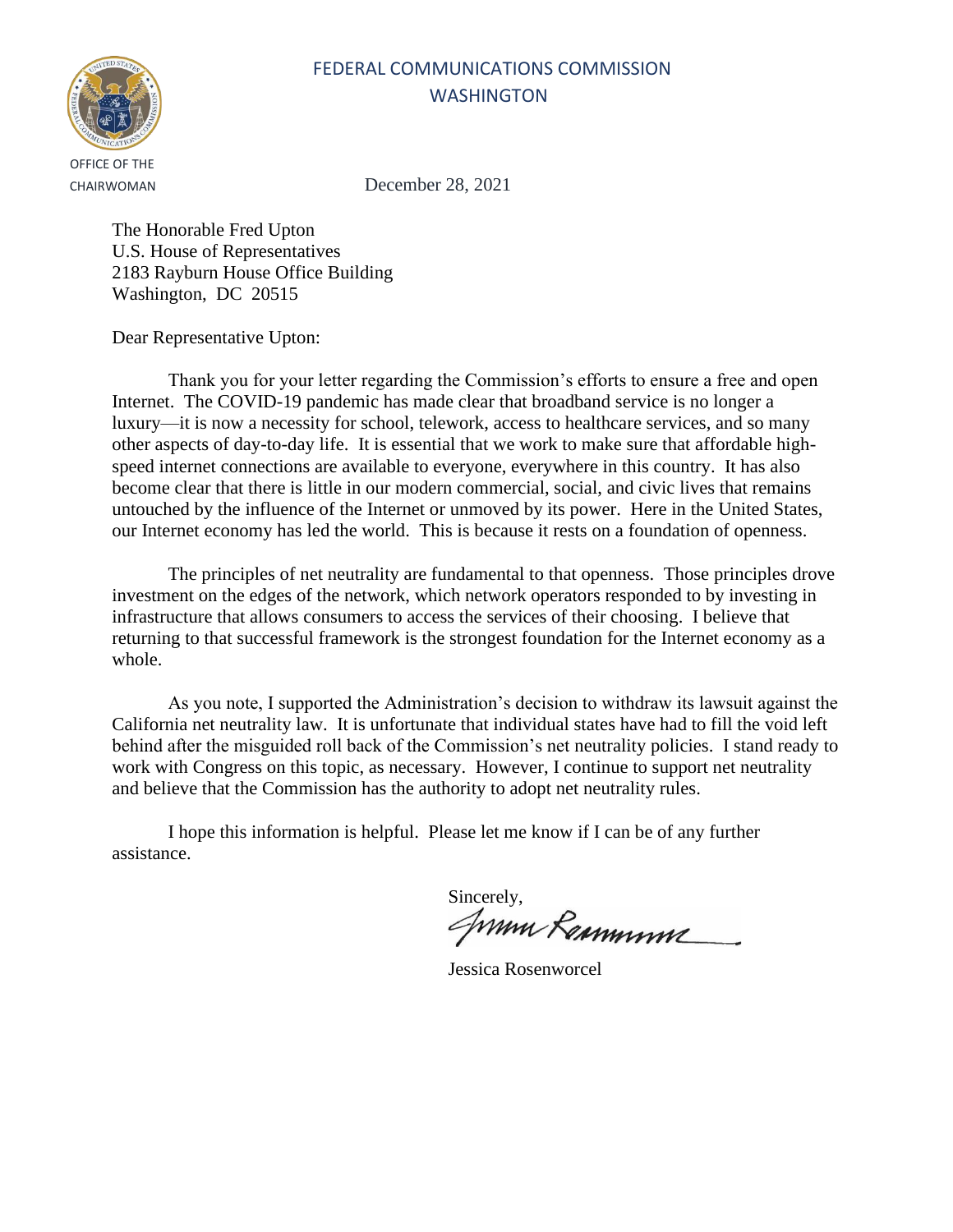

CHAIRWOMAN December 28, 2021

The Honorable Michael C. Burgess U.S. House of Representatives 2161 Rayburn House Office Building Washington, DC 20515

Dear Representative Burgess:

Thank you for your letter regarding the Commission's efforts to ensure a free and open Internet. The COVID-19 pandemic has made clear that broadband service is no longer a luxury—it is now a necessity for school, telework, access to healthcare services, and so many other aspects of day-to-day life. It is essential that we work to make sure that affordable highspeed internet connections are available to everyone, everywhere in this country. It has also become clear that there is little in our modern commercial, social, and civic lives that remains untouched by the influence of the Internet or unmoved by its power. Here in the United States, our Internet economy has led the world. This is because it rests on a foundation of openness.

The principles of net neutrality are fundamental to that openness. Those principles drove investment on the edges of the network, which network operators responded to by investing in infrastructure that allows consumers to access the services of their choosing. I believe that returning to that successful framework is the strongest foundation for the Internet economy as a whole.

As you note, I supported the Administration's decision to withdraw its lawsuit against the California net neutrality law. It is unfortunate that individual states have had to fill the void left behind after the misguided roll back of the Commission's net neutrality policies. I stand ready to work with Congress on this topic, as necessary. However, I continue to support net neutrality and believe that the Commission has the authority to adopt net neutrality rules.

Sincerely,<br>*JWWW Rammmme* 

Jessica Rosenworcel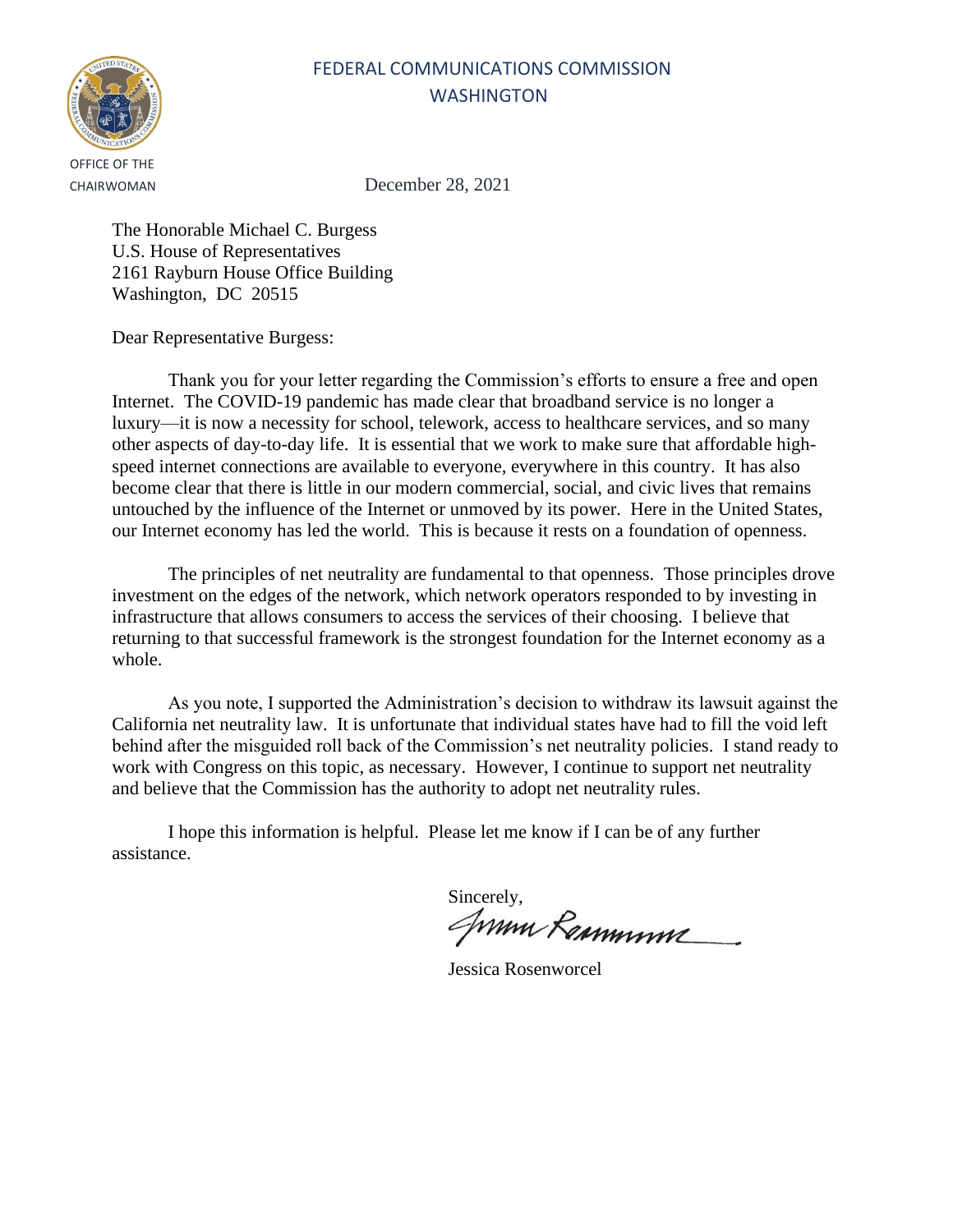

CHAIRWOMAN December 28, 2021

The Honorable Steve Scalise U.S. House of Representatives 2049 Rayburn House Office Building Washington, DC 20515

Dear Representative Scalise:

Thank you for your letter regarding the Commission's efforts to ensure a free and open Internet. The COVID-19 pandemic has made clear that broadband service is no longer a luxury—it is now a necessity for school, telework, access to healthcare services, and so many other aspects of day-to-day life. It is essential that we work to make sure that affordable highspeed internet connections are available to everyone, everywhere in this country. It has also become clear that there is little in our modern commercial, social, and civic lives that remains untouched by the influence of the Internet or unmoved by its power. Here in the United States, our Internet economy has led the world. This is because it rests on a foundation of openness.

The principles of net neutrality are fundamental to that openness. Those principles drove investment on the edges of the network, which network operators responded to by investing in infrastructure that allows consumers to access the services of their choosing. I believe that returning to that successful framework is the strongest foundation for the Internet economy as a whole.

As you note, I supported the Administration's decision to withdraw its lawsuit against the California net neutrality law. It is unfortunate that individual states have had to fill the void left behind after the misguided roll back of the Commission's net neutrality policies. I stand ready to work with Congress on this topic, as necessary. However, I continue to support net neutrality and believe that the Commission has the authority to adopt net neutrality rules.

Sincerely,<br>*ANNIN RaMMYNY* 

Jessica Rosenworcel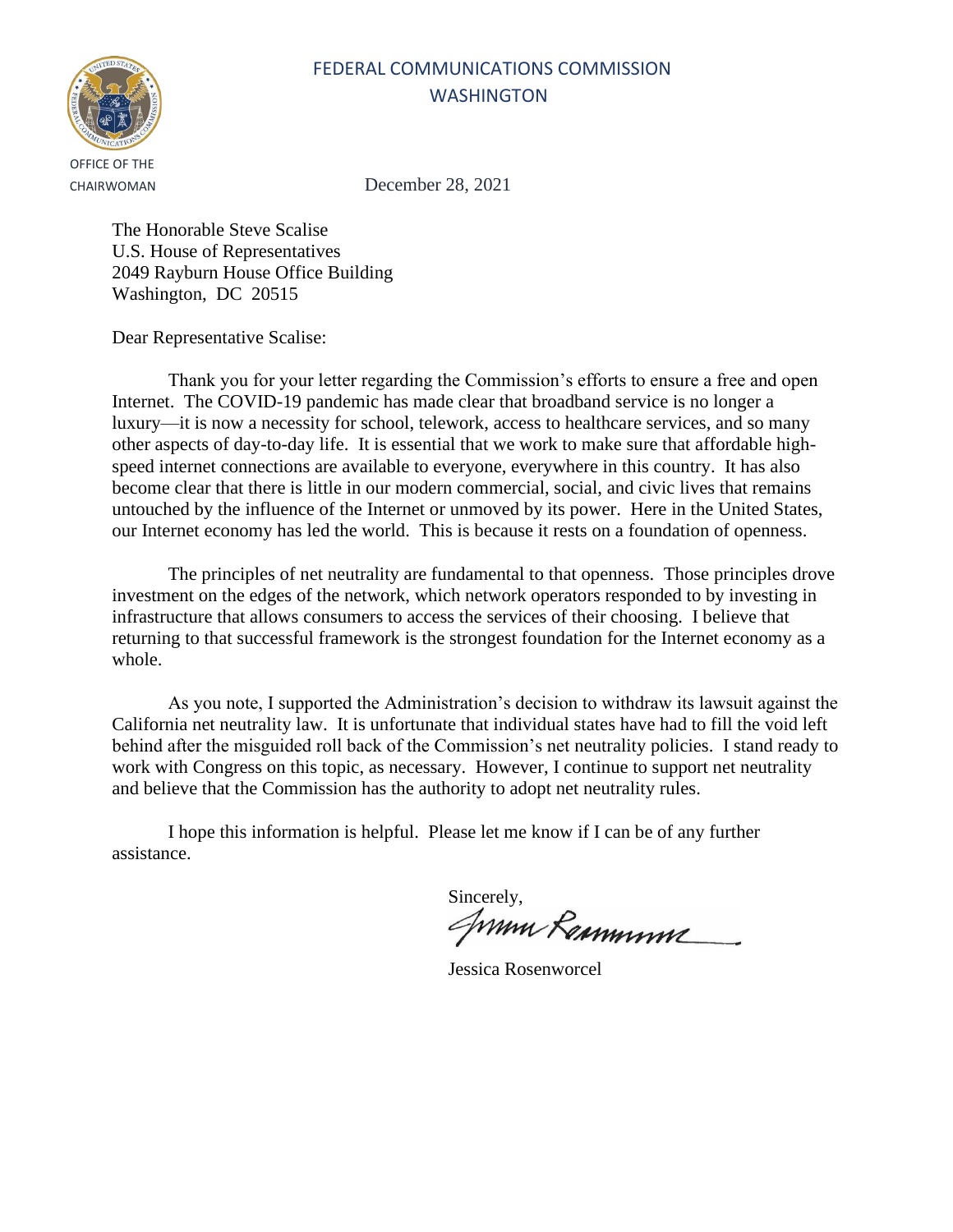

CHAIRWOMAN December 28, 2021

The Honorable Brett Guthrie U.S. House of Representatives 2434 Rayburn House Office Building Washington, DC 20515

Dear Representative Guthrie:

Thank you for your letter regarding the Commission's efforts to ensure a free and open Internet. The COVID-19 pandemic has made clear that broadband service is no longer a luxury—it is now a necessity for school, telework, access to healthcare services, and so many other aspects of day-to-day life. It is essential that we work to make sure that affordable highspeed internet connections are available to everyone, everywhere in this country. It has also become clear that there is little in our modern commercial, social, and civic lives that remains untouched by the influence of the Internet or unmoved by its power. Here in the United States, our Internet economy has led the world. This is because it rests on a foundation of openness.

The principles of net neutrality are fundamental to that openness. Those principles drove investment on the edges of the network, which network operators responded to by investing in infrastructure that allows consumers to access the services of their choosing. I believe that returning to that successful framework is the strongest foundation for the Internet economy as a whole.

As you note, I supported the Administration's decision to withdraw its lawsuit against the California net neutrality law. It is unfortunate that individual states have had to fill the void left behind after the misguided roll back of the Commission's net neutrality policies. I stand ready to work with Congress on this topic, as necessary. However, I continue to support net neutrality and believe that the Commission has the authority to adopt net neutrality rules.

Sincerely,<br>*ANNIN RaMMYNY* 

Jessica Rosenworcel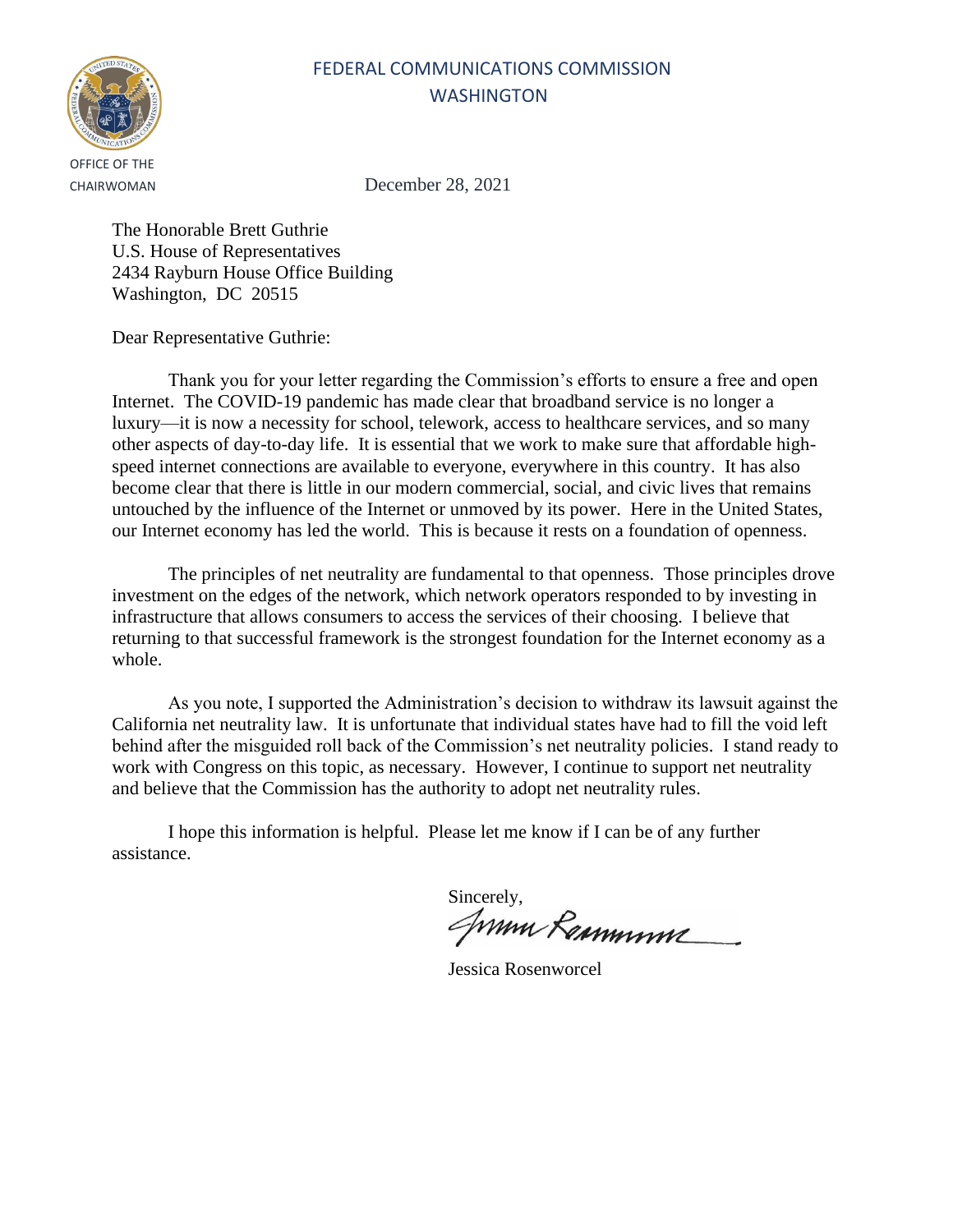

CHAIRWOMAN December 28, 2021

The Honorable David B. McKinley U.S. House of Representatives 2239 Rayburn House Office Building Washington, DC 20515

Dear Representative McKinley:

Thank you for your letter regarding the Commission's efforts to ensure a free and open Internet. The COVID-19 pandemic has made clear that broadband service is no longer a luxury—it is now a necessity for school, telework, access to healthcare services, and so many other aspects of day-to-day life. It is essential that we work to make sure that affordable highspeed internet connections are available to everyone, everywhere in this country. It has also become clear that there is little in our modern commercial, social, and civic lives that remains untouched by the influence of the Internet or unmoved by its power. Here in the United States, our Internet economy has led the world. This is because it rests on a foundation of openness.

The principles of net neutrality are fundamental to that openness. Those principles drove investment on the edges of the network, which network operators responded to by investing in infrastructure that allows consumers to access the services of their choosing. I believe that returning to that successful framework is the strongest foundation for the Internet economy as a whole.

As you note, I supported the Administration's decision to withdraw its lawsuit against the California net neutrality law. It is unfortunate that individual states have had to fill the void left behind after the misguided roll back of the Commission's net neutrality policies. I stand ready to work with Congress on this topic, as necessary. However, I continue to support net neutrality and believe that the Commission has the authority to adopt net neutrality rules.

Sincerely,<br>*JWWW Rammmme* 

Jessica Rosenworcel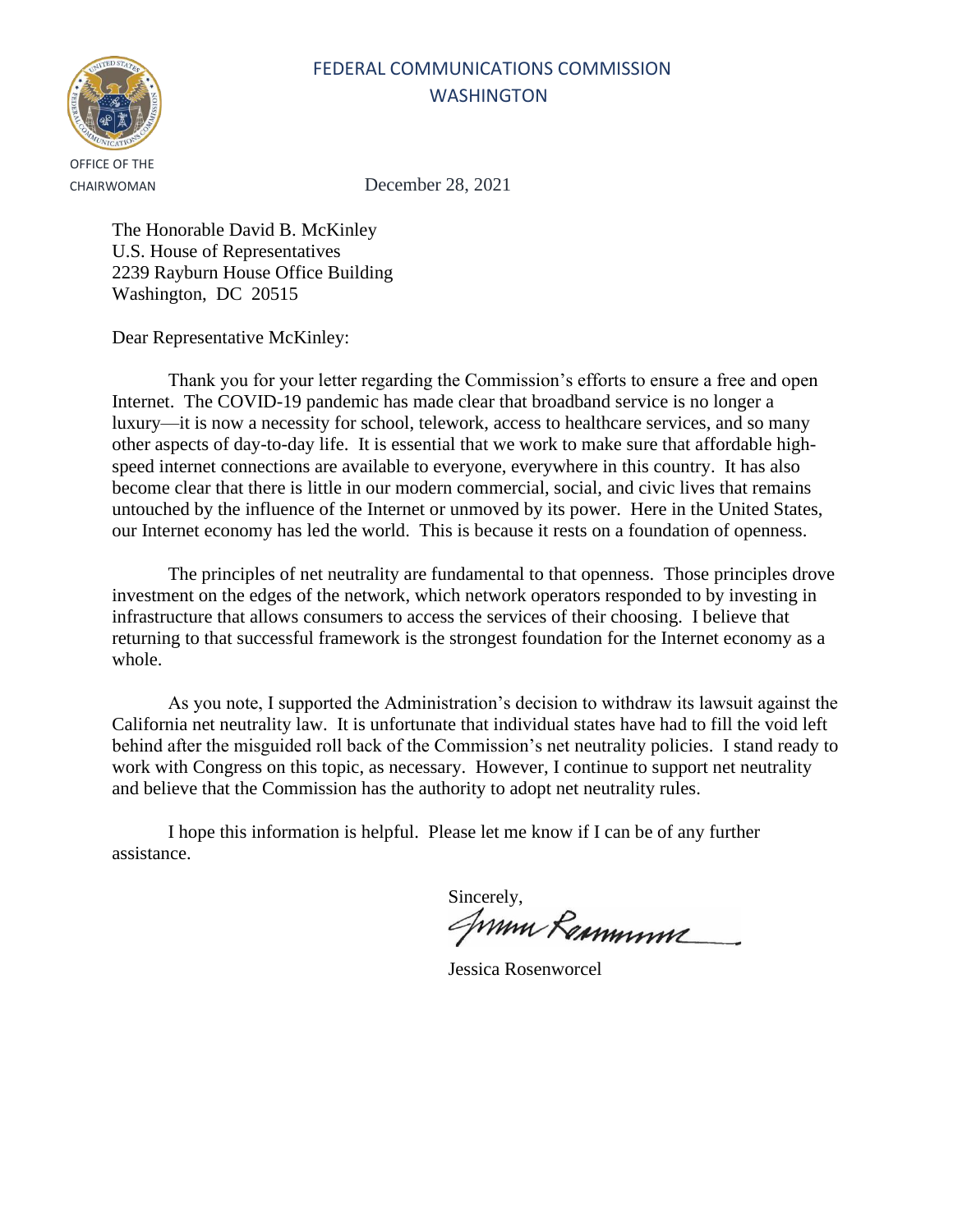

CHAIRWOMAN December 28, 2021

The Honorable Adam Kinzinger U.S. House of Representatives 2245 Rayburn House Office Building Washington, DC 20515

Dear Representative Kinzinger:

Thank you for your letter regarding the Commission's efforts to ensure a free and open Internet. The COVID-19 pandemic has made clear that broadband service is no longer a luxury—it is now a necessity for school, telework, access to healthcare services, and so many other aspects of day-to-day life. It is essential that we work to make sure that affordable highspeed internet connections are available to everyone, everywhere in this country. It has also become clear that there is little in our modern commercial, social, and civic lives that remains untouched by the influence of the Internet or unmoved by its power. Here in the United States, our Internet economy has led the world. This is because it rests on a foundation of openness.

The principles of net neutrality are fundamental to that openness. Those principles drove investment on the edges of the network, which network operators responded to by investing in infrastructure that allows consumers to access the services of their choosing. I believe that returning to that successful framework is the strongest foundation for the Internet economy as a whole.

As you note, I supported the Administration's decision to withdraw its lawsuit against the California net neutrality law. It is unfortunate that individual states have had to fill the void left behind after the misguided roll back of the Commission's net neutrality policies. I stand ready to work with Congress on this topic, as necessary. However, I continue to support net neutrality and believe that the Commission has the authority to adopt net neutrality rules.

Sincerely,<br>*ANNIN RaMMYNY* 

Jessica Rosenworcel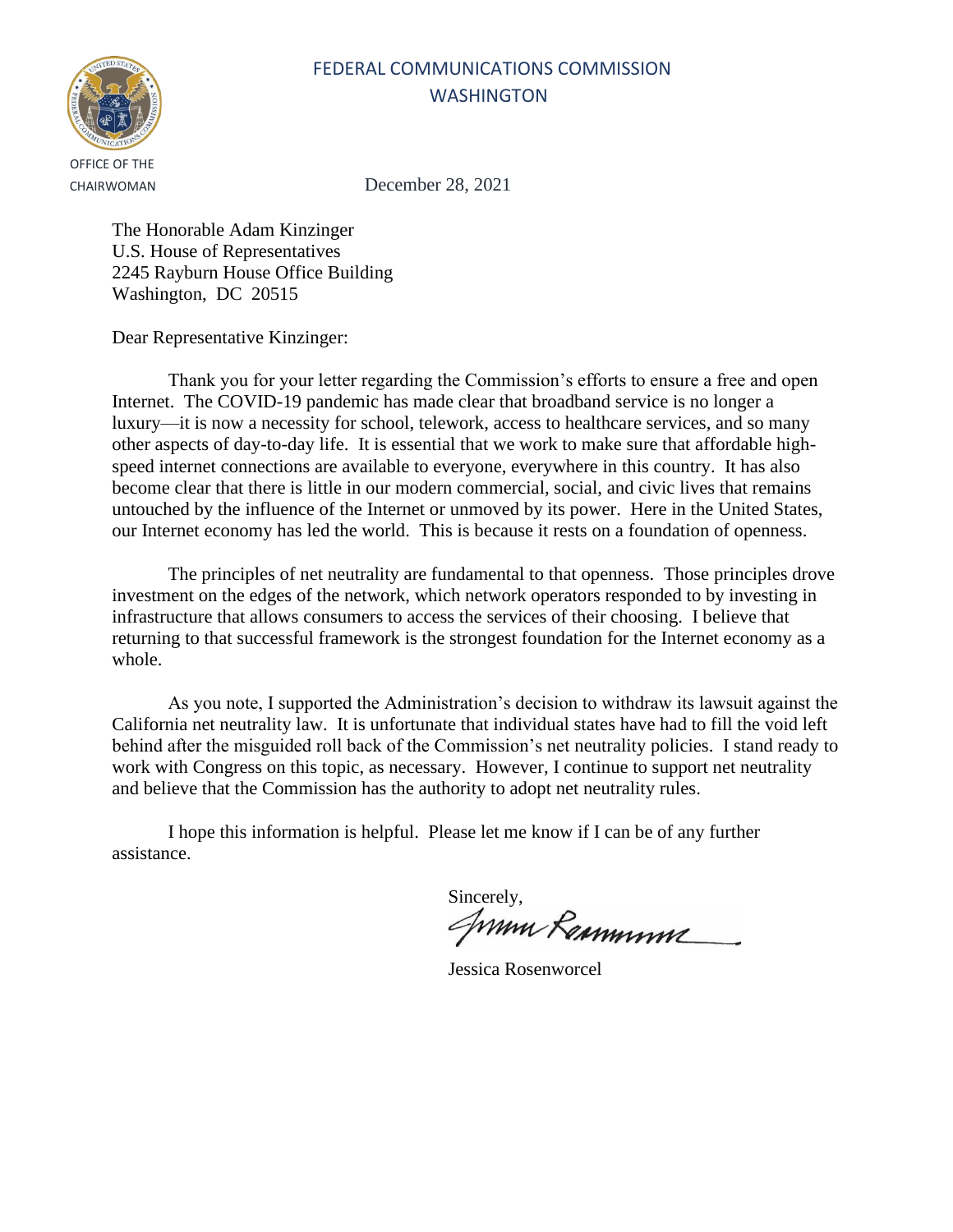

CHAIRWOMAN December 28, 2021

The Honorable Morgan Griffith U.S. House of Representatives 2202 Rayburn House Office Building Washington, DC 20515

Dear Representative Griffith:

Thank you for your letter regarding the Commission's efforts to ensure a free and open Internet. The COVID-19 pandemic has made clear that broadband service is no longer a luxury—it is now a necessity for school, telework, access to healthcare services, and so many other aspects of day-to-day life. It is essential that we work to make sure that affordable highspeed internet connections are available to everyone, everywhere in this country. It has also become clear that there is little in our modern commercial, social, and civic lives that remains untouched by the influence of the Internet or unmoved by its power. Here in the United States, our Internet economy has led the world. This is because it rests on a foundation of openness.

The principles of net neutrality are fundamental to that openness. Those principles drove investment on the edges of the network, which network operators responded to by investing in infrastructure that allows consumers to access the services of their choosing. I believe that returning to that successful framework is the strongest foundation for the Internet economy as a whole.

As you note, I supported the Administration's decision to withdraw its lawsuit against the California net neutrality law. It is unfortunate that individual states have had to fill the void left behind after the misguided roll back of the Commission's net neutrality policies. I stand ready to work with Congress on this topic, as necessary. However, I continue to support net neutrality and believe that the Commission has the authority to adopt net neutrality rules.

Sincerely,<br>*ANNIN RaMMYNY* 

Jessica Rosenworcel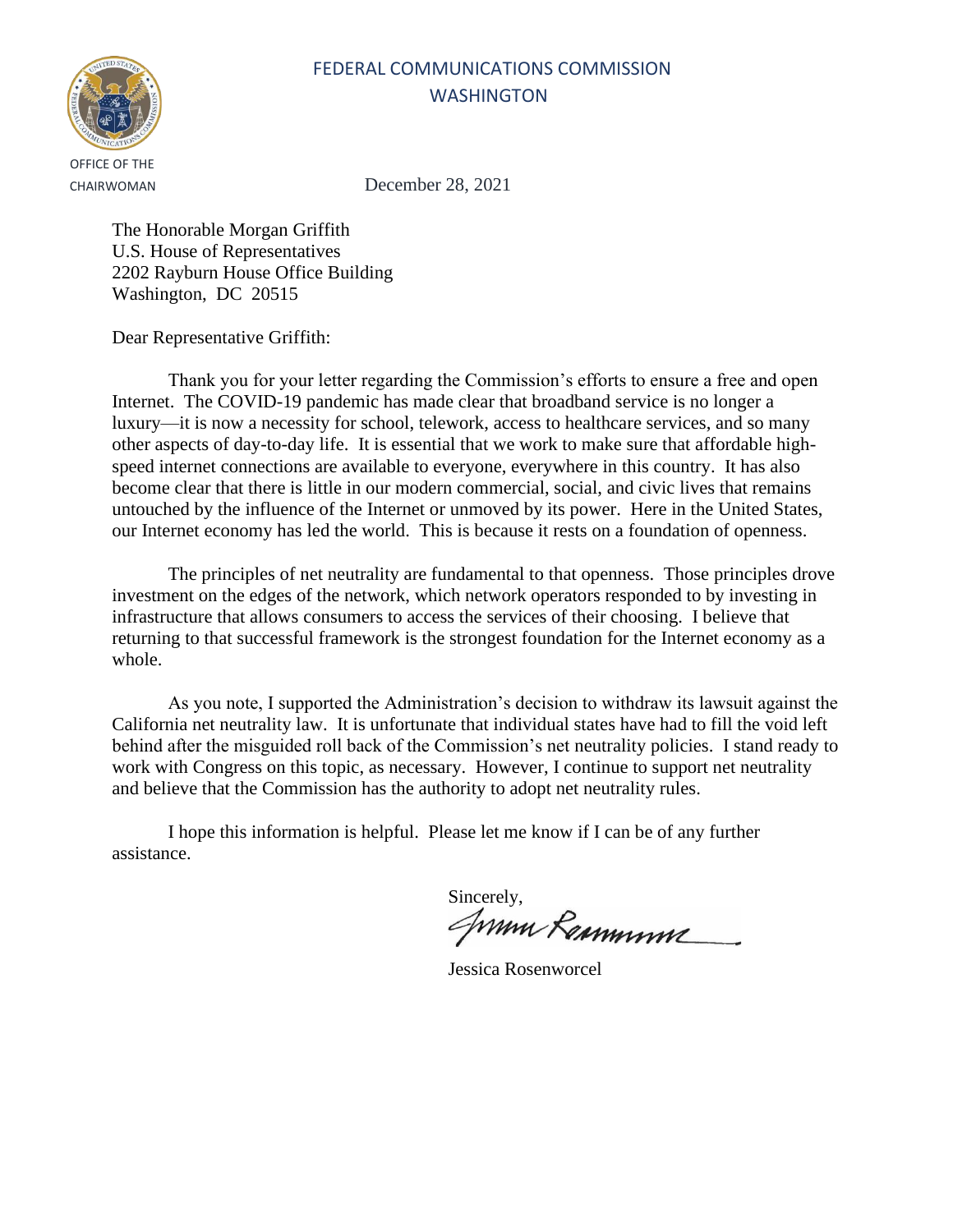

CHAIRWOMAN December 28, 2021

The Honorable Gus Bilirakis U.S. House of Representatives 2354 Rayburn House Office Building Washington, DC 20515

Dear Representative Bilirakis:

Thank you for your letter regarding the Commission's efforts to ensure a free and open Internet. The COVID-19 pandemic has made clear that broadband service is no longer a luxury—it is now a necessity for school, telework, access to healthcare services, and so many other aspects of day-to-day life. It is essential that we work to make sure that affordable highspeed internet connections are available to everyone, everywhere in this country. It has also become clear that there is little in our modern commercial, social, and civic lives that remains untouched by the influence of the Internet or unmoved by its power. Here in the United States, our Internet economy has led the world. This is because it rests on a foundation of openness.

The principles of net neutrality are fundamental to that openness. Those principles drove investment on the edges of the network, which network operators responded to by investing in infrastructure that allows consumers to access the services of their choosing. I believe that returning to that successful framework is the strongest foundation for the Internet economy as a whole.

As you note, I supported the Administration's decision to withdraw its lawsuit against the California net neutrality law. It is unfortunate that individual states have had to fill the void left behind after the misguided roll back of the Commission's net neutrality policies. I stand ready to work with Congress on this topic, as necessary. However, I continue to support net neutrality and believe that the Commission has the authority to adopt net neutrality rules.

Sincerely,<br>*ANNIN RaMMYNY* 

Jessica Rosenworcel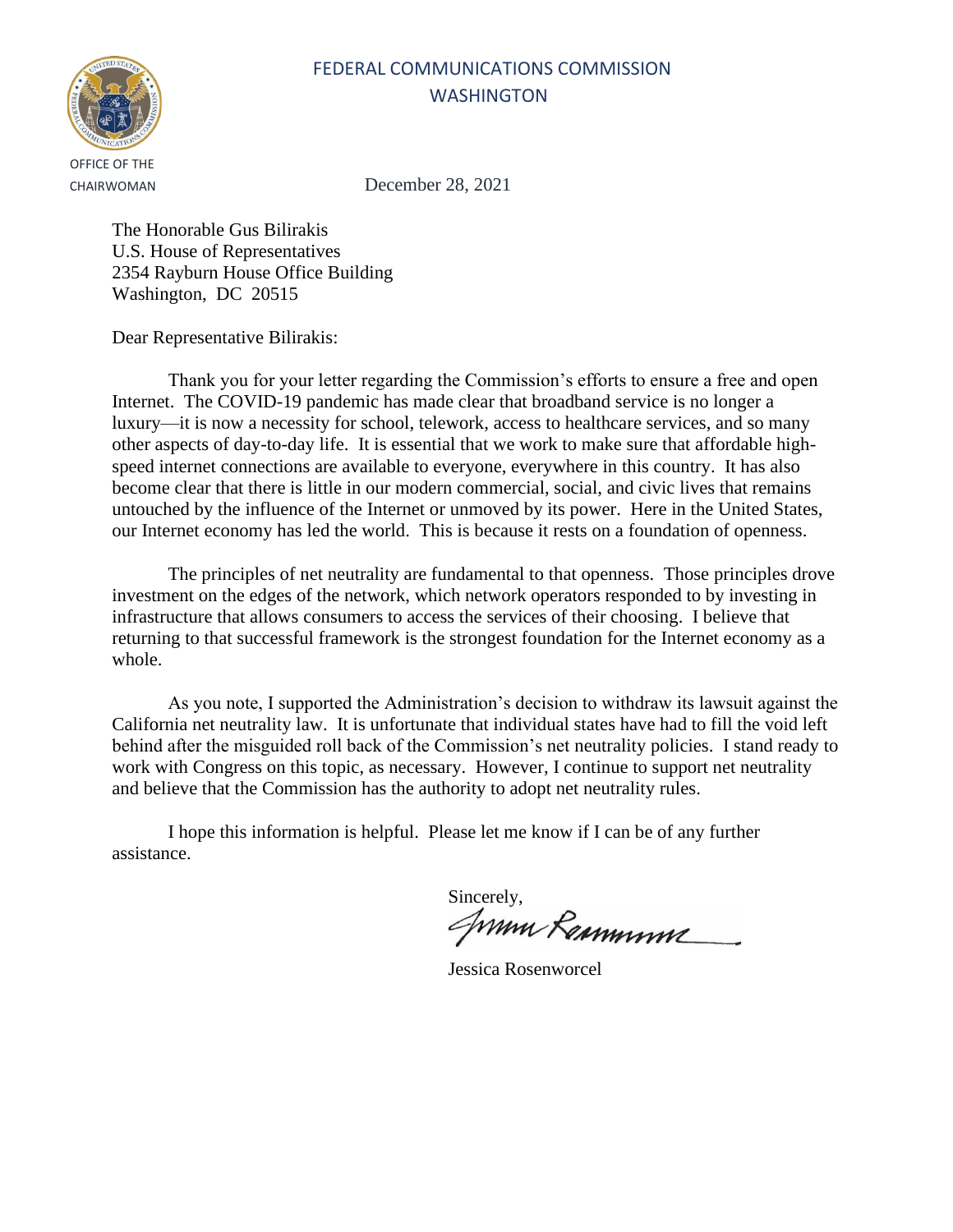

CHAIRWOMAN December 28, 2021

The Honorable Bill Johnson U.S. House of Representatives 2336 Rayburn House Office Building Washington, DC 20515

Dear Representative Johnson:

Thank you for your letter regarding the Commission's efforts to ensure a free and open Internet. The COVID-19 pandemic has made clear that broadband service is no longer a luxury—it is now a necessity for school, telework, access to healthcare services, and so many other aspects of day-to-day life. It is essential that we work to make sure that affordable highspeed internet connections are available to everyone, everywhere in this country. It has also become clear that there is little in our modern commercial, social, and civic lives that remains untouched by the influence of the Internet or unmoved by its power. Here in the United States, our Internet economy has led the world. This is because it rests on a foundation of openness.

The principles of net neutrality are fundamental to that openness. Those principles drove investment on the edges of the network, which network operators responded to by investing in infrastructure that allows consumers to access the services of their choosing. I believe that returning to that successful framework is the strongest foundation for the Internet economy as a whole.

As you note, I supported the Administration's decision to withdraw its lawsuit against the California net neutrality law. It is unfortunate that individual states have had to fill the void left behind after the misguided roll back of the Commission's net neutrality policies. I stand ready to work with Congress on this topic, as necessary. However, I continue to support net neutrality and believe that the Commission has the authority to adopt net neutrality rules.

Sincerely,<br>*ANNIN RaMMYNY* 

Jessica Rosenworcel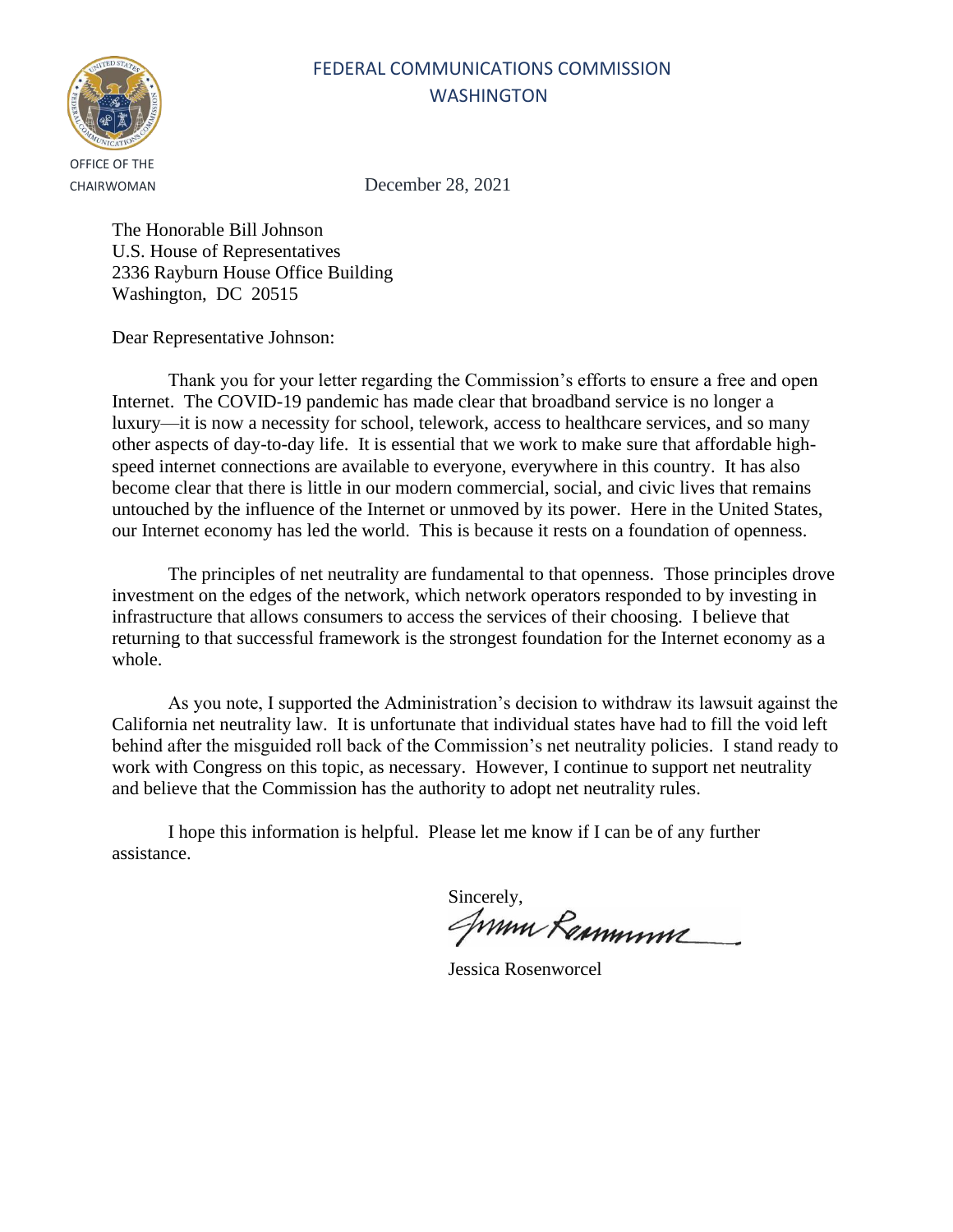

CHAIRWOMAN December 28, 2021

The Honorable Larry Bucshon U.S. House of Representatives 2313 Rayburn House Office Building Washington, DC 20515

Dear Representative Bucshon:

Thank you for your letter regarding the Commission's efforts to ensure a free and open Internet. The COVID-19 pandemic has made clear that broadband service is no longer a luxury—it is now a necessity for school, telework, access to healthcare services, and so many other aspects of day-to-day life. It is essential that we work to make sure that affordable highspeed internet connections are available to everyone, everywhere in this country. It has also become clear that there is little in our modern commercial, social, and civic lives that remains untouched by the influence of the Internet or unmoved by its power. Here in the United States, our Internet economy has led the world. This is because it rests on a foundation of openness.

The principles of net neutrality are fundamental to that openness. Those principles drove investment on the edges of the network, which network operators responded to by investing in infrastructure that allows consumers to access the services of their choosing. I believe that returning to that successful framework is the strongest foundation for the Internet economy as a whole.

As you note, I supported the Administration's decision to withdraw its lawsuit against the California net neutrality law. It is unfortunate that individual states have had to fill the void left behind after the misguided roll back of the Commission's net neutrality policies. I stand ready to work with Congress on this topic, as necessary. However, I continue to support net neutrality and believe that the Commission has the authority to adopt net neutrality rules.

Sincerely,<br>*ANNIN RaMMYNY* 

Jessica Rosenworcel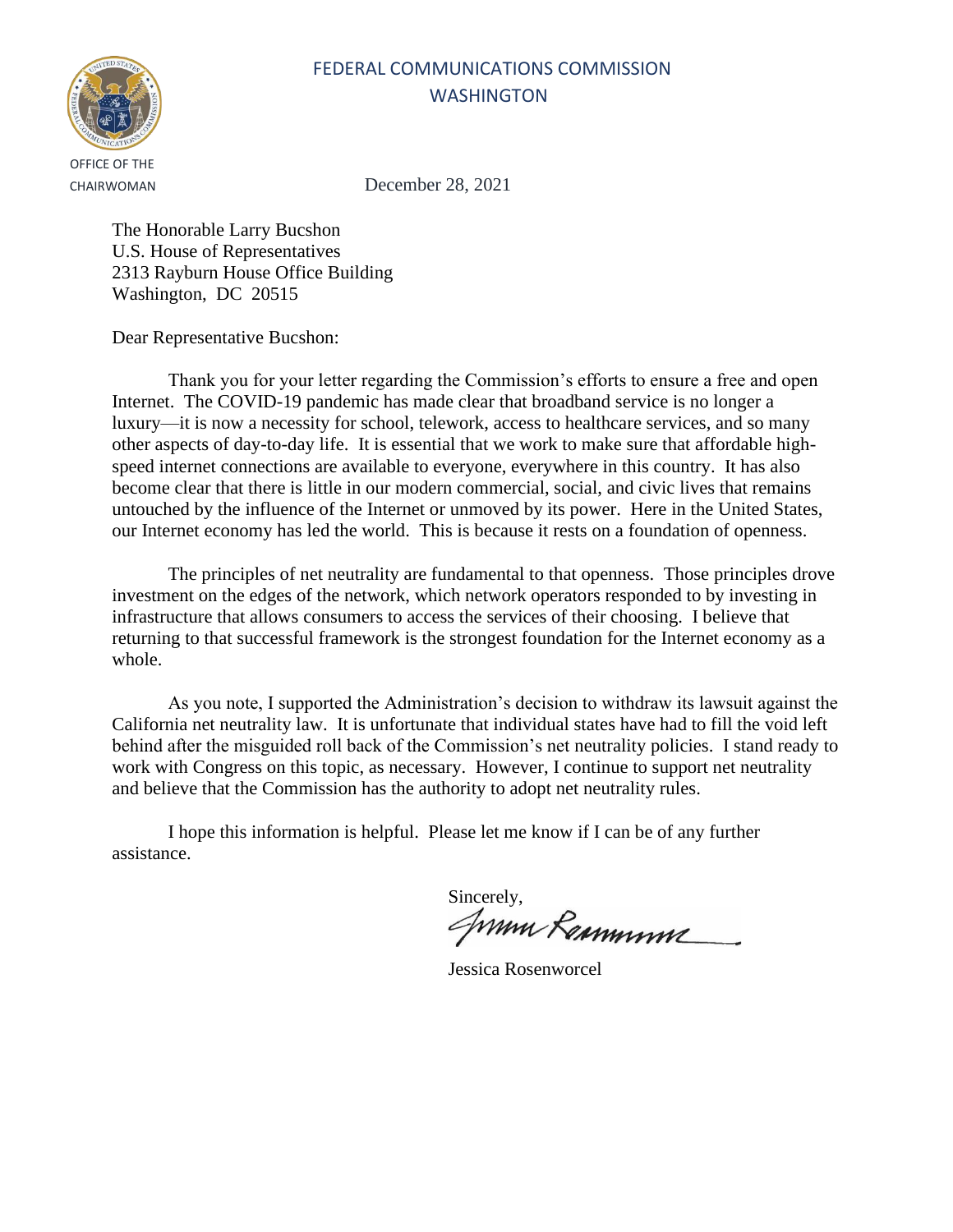

CHAIRWOMAN December 28, 2021

The Honorable Markwayne Mullin U.S. House of Representatives 2421 Rayburn House Office Building Washington, DC 20515

Dear Representative Mullin:

Thank you for your letter regarding the Commission's efforts to ensure a free and open Internet. The COVID-19 pandemic has made clear that broadband service is no longer a luxury—it is now a necessity for school, telework, access to healthcare services, and so many other aspects of day-to-day life. It is essential that we work to make sure that affordable highspeed internet connections are available to everyone, everywhere in this country. It has also become clear that there is little in our modern commercial, social, and civic lives that remains untouched by the influence of the Internet or unmoved by its power. Here in the United States, our Internet economy has led the world. This is because it rests on a foundation of openness.

The principles of net neutrality are fundamental to that openness. Those principles drove investment on the edges of the network, which network operators responded to by investing in infrastructure that allows consumers to access the services of their choosing. I believe that returning to that successful framework is the strongest foundation for the Internet economy as a whole.

As you note, I supported the Administration's decision to withdraw its lawsuit against the California net neutrality law. It is unfortunate that individual states have had to fill the void left behind after the misguided roll back of the Commission's net neutrality policies. I stand ready to work with Congress on this topic, as necessary. However, I continue to support net neutrality and believe that the Commission has the authority to adopt net neutrality rules.

Sincerely,<br>*ANNIN RaMMYNY* 

Jessica Rosenworcel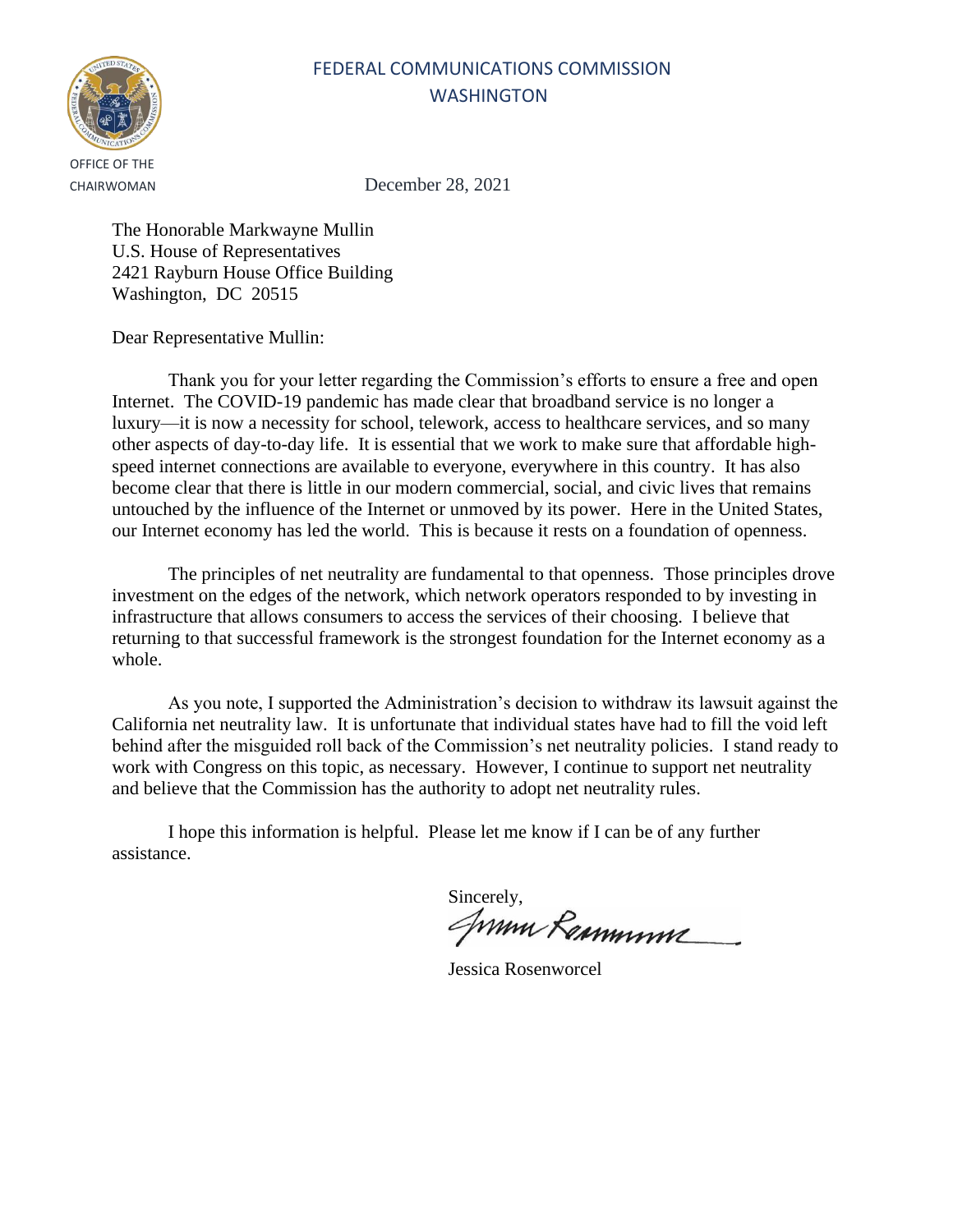

CHAIRWOMAN December 28, 2021

The Honorable Richard Hudson U.S. House of Representatives 2112 Rayburn House Office Building Washington, DC 20515

Dear Representative Hudson:

Thank you for your letter regarding the Commission's efforts to ensure a free and open Internet. The COVID-19 pandemic has made clear that broadband service is no longer a luxury—it is now a necessity for school, telework, access to healthcare services, and so many other aspects of day-to-day life. It is essential that we work to make sure that affordable highspeed internet connections are available to everyone, everywhere in this country. It has also become clear that there is little in our modern commercial, social, and civic lives that remains untouched by the influence of the Internet or unmoved by its power. Here in the United States, our Internet economy has led the world. This is because it rests on a foundation of openness.

The principles of net neutrality are fundamental to that openness. Those principles drove investment on the edges of the network, which network operators responded to by investing in infrastructure that allows consumers to access the services of their choosing. I believe that returning to that successful framework is the strongest foundation for the Internet economy as a whole.

As you note, I supported the Administration's decision to withdraw its lawsuit against the California net neutrality law. It is unfortunate that individual states have had to fill the void left behind after the misguided roll back of the Commission's net neutrality policies. I stand ready to work with Congress on this topic, as necessary. However, I continue to support net neutrality and believe that the Commission has the authority to adopt net neutrality rules.

Sincerely,<br>*ANNIN RaMMYNY* 

Jessica Rosenworcel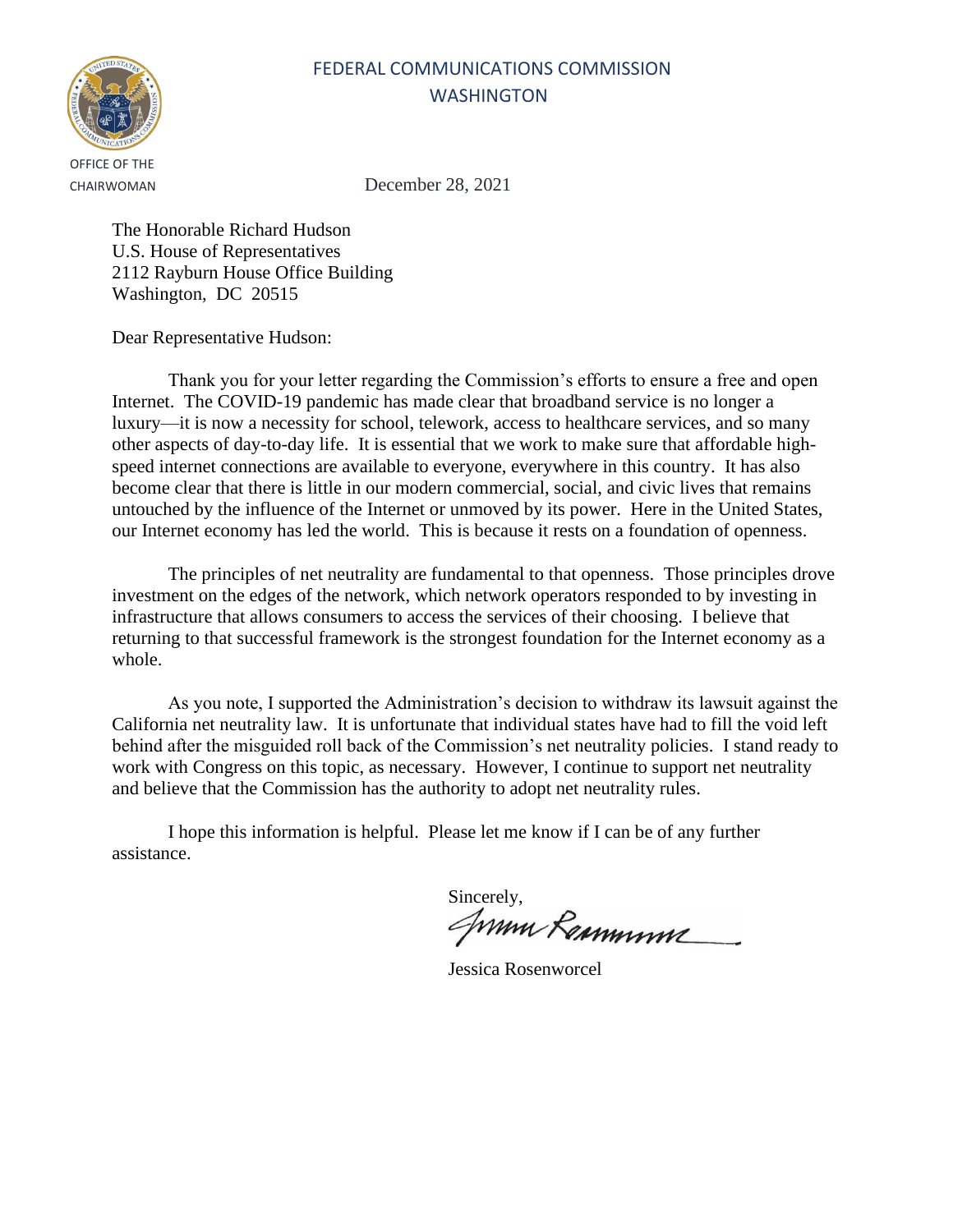

CHAIRWOMAN December 28, 2021

The Honorable Earl L. Carter U.S. House of Representatives 2432 Rayburn House Office Building Washington, DC 20515

Dear Representative Carter:

Thank you for your letter regarding the Commission's efforts to ensure a free and open Internet. The COVID-19 pandemic has made clear that broadband service is no longer a luxury—it is now a necessity for school, telework, access to healthcare services, and so many other aspects of day-to-day life. It is essential that we work to make sure that affordable highspeed internet connections are available to everyone, everywhere in this country. It has also become clear that there is little in our modern commercial, social, and civic lives that remains untouched by the influence of the Internet or unmoved by its power. Here in the United States, our Internet economy has led the world. This is because it rests on a foundation of openness.

The principles of net neutrality are fundamental to that openness. Those principles drove investment on the edges of the network, which network operators responded to by investing in infrastructure that allows consumers to access the services of their choosing. I believe that returning to that successful framework is the strongest foundation for the Internet economy as a whole.

As you note, I supported the Administration's decision to withdraw its lawsuit against the California net neutrality law. It is unfortunate that individual states have had to fill the void left behind after the misguided roll back of the Commission's net neutrality policies. I stand ready to work with Congress on this topic, as necessary. However, I continue to support net neutrality and believe that the Commission has the authority to adopt net neutrality rules.

Sincerely,<br>*ANNIN RaMMYNY* 

Jessica Rosenworcel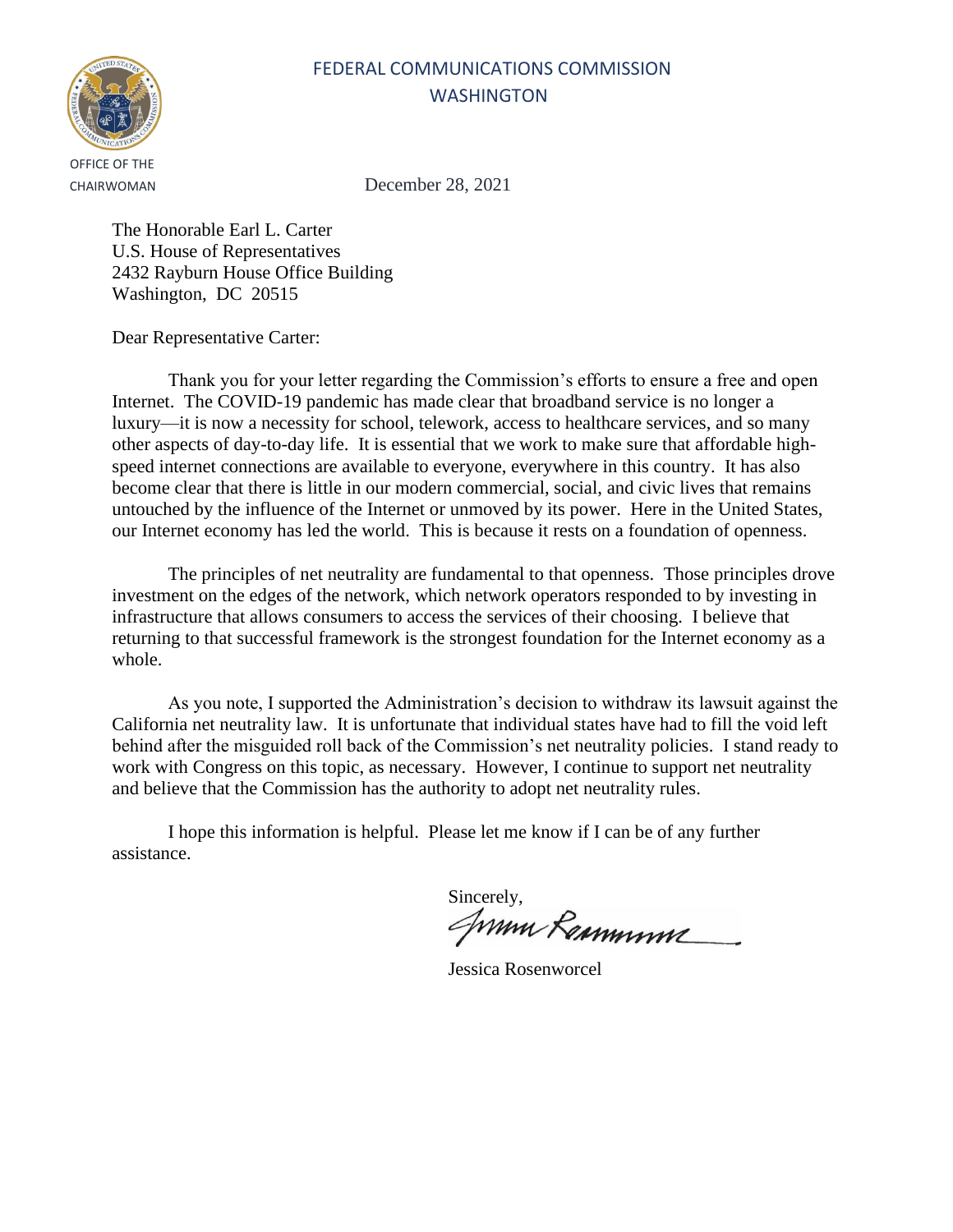

CHAIRWOMAN December 28, 2021

The Honorable Jeff Duncan U.S. House of Representatives 2229 Rayburn House Office Building Washington, DC 20515

Dear Representative Duncan:

Thank you for your letter regarding the Commission's efforts to ensure a free and open Internet. The COVID-19 pandemic has made clear that broadband service is no longer a luxury—it is now a necessity for school, telework, access to healthcare services, and so many other aspects of day-to-day life. It is essential that we work to make sure that affordable highspeed internet connections are available to everyone, everywhere in this country. It has also become clear that there is little in our modern commercial, social, and civic lives that remains untouched by the influence of the Internet or unmoved by its power. Here in the United States, our Internet economy has led the world. This is because it rests on a foundation of openness.

The principles of net neutrality are fundamental to that openness. Those principles drove investment on the edges of the network, which network operators responded to by investing in infrastructure that allows consumers to access the services of their choosing. I believe that returning to that successful framework is the strongest foundation for the Internet economy as a whole.

As you note, I supported the Administration's decision to withdraw its lawsuit against the California net neutrality law. It is unfortunate that individual states have had to fill the void left behind after the misguided roll back of the Commission's net neutrality policies. I stand ready to work with Congress on this topic, as necessary. However, I continue to support net neutrality and believe that the Commission has the authority to adopt net neutrality rules.

Sincerely,<br>*ANNIN RaMMYNY* 

Jessica Rosenworcel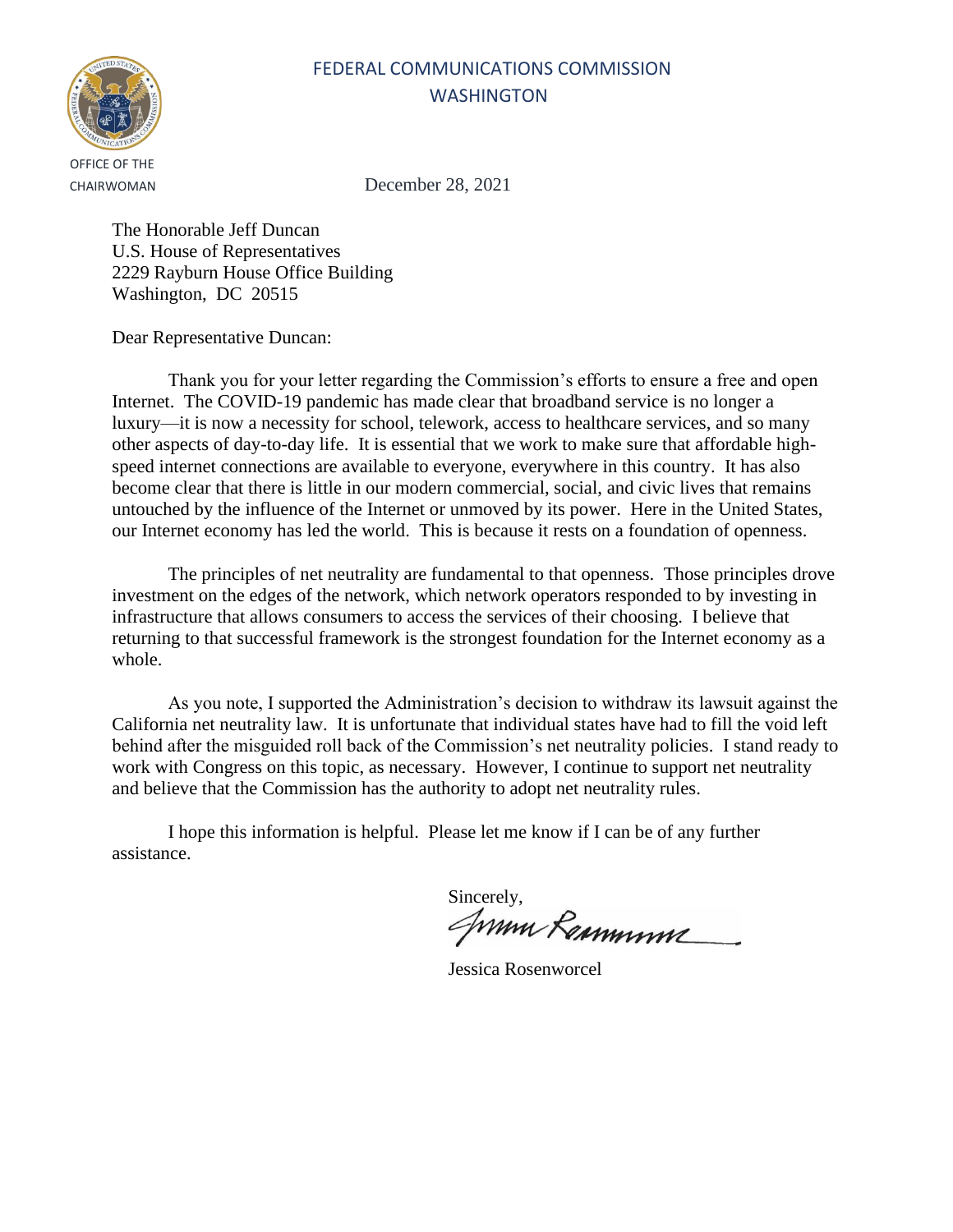

CHAIRWOMAN December 28, 2021

The Honorable Neal Patrick Dunn U.S. House of Representatives 316 Cannon House Office Building Washington, DC 20515

Dear Representative Dunn:

Thank you for your letter regarding the Commission's efforts to ensure a free and open Internet. The COVID-19 pandemic has made clear that broadband service is no longer a luxury—it is now a necessity for school, telework, access to healthcare services, and so many other aspects of day-to-day life. It is essential that we work to make sure that affordable highspeed internet connections are available to everyone, everywhere in this country. It has also become clear that there is little in our modern commercial, social, and civic lives that remains untouched by the influence of the Internet or unmoved by its power. Here in the United States, our Internet economy has led the world. This is because it rests on a foundation of openness.

The principles of net neutrality are fundamental to that openness. Those principles drove investment on the edges of the network, which network operators responded to by investing in infrastructure that allows consumers to access the services of their choosing. I believe that returning to that successful framework is the strongest foundation for the Internet economy as a whole.

As you note, I supported the Administration's decision to withdraw its lawsuit against the California net neutrality law. It is unfortunate that individual states have had to fill the void left behind after the misguided roll back of the Commission's net neutrality policies. I stand ready to work with Congress on this topic, as necessary. However, I continue to support net neutrality and believe that the Commission has the authority to adopt net neutrality rules.

Sincerely,<br>*ANNIN RaMMYNY* 

Jessica Rosenworcel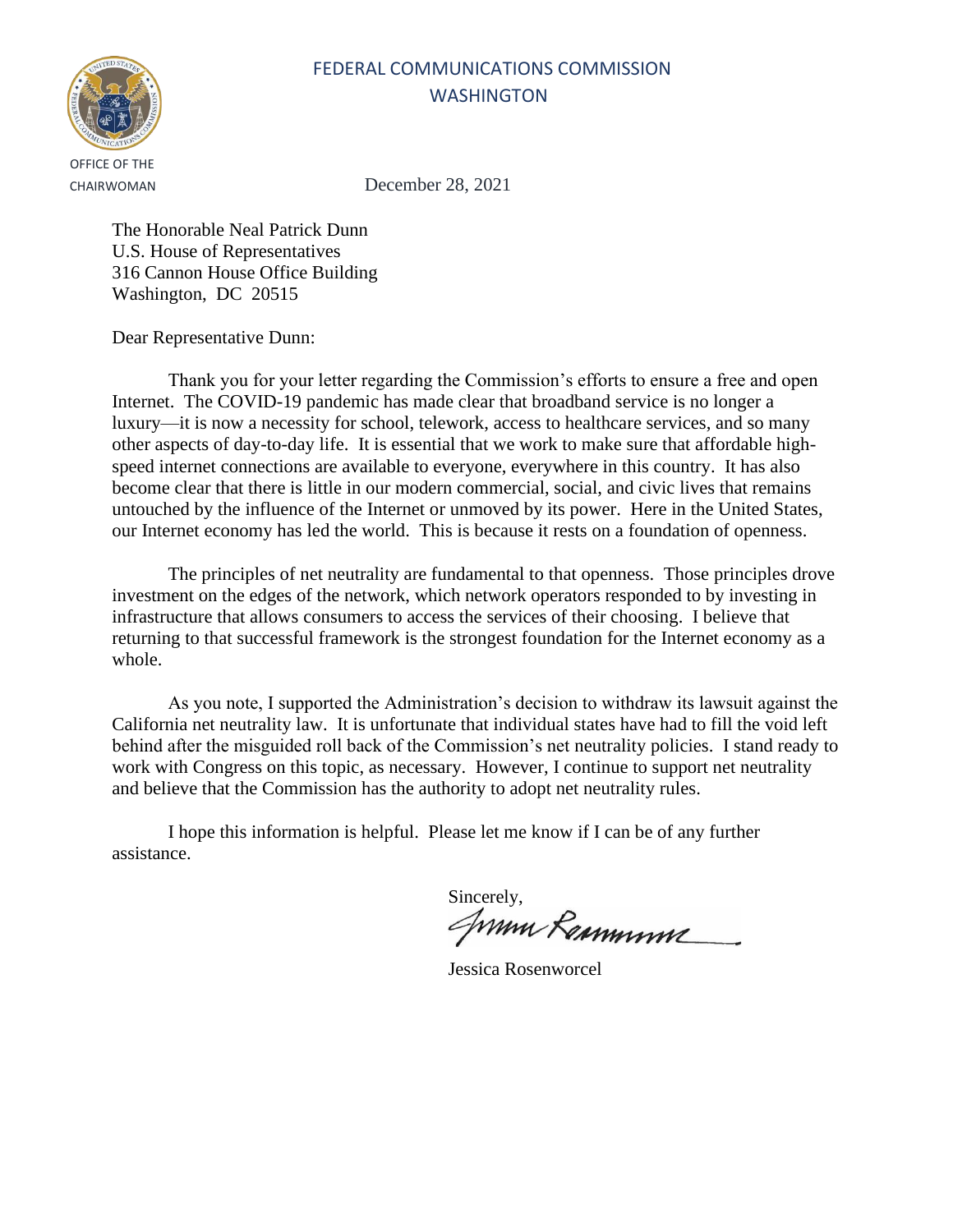

CHAIRWOMAN December 28, 2021

The Honorable Gary Palmer U.S. House of Representatives 170 Cannon House Office Building Washington, DC 20515

Dear Representative Palmer:

Thank you for your letter regarding the Commission's efforts to ensure a free and open Internet. The COVID-19 pandemic has made clear that broadband service is no longer a luxury—it is now a necessity for school, telework, access to healthcare services, and so many other aspects of day-to-day life. It is essential that we work to make sure that affordable highspeed internet connections are available to everyone, everywhere in this country. It has also become clear that there is little in our modern commercial, social, and civic lives that remains untouched by the influence of the Internet or unmoved by its power. Here in the United States, our Internet economy has led the world. This is because it rests on a foundation of openness.

The principles of net neutrality are fundamental to that openness. Those principles drove investment on the edges of the network, which network operators responded to by investing in infrastructure that allows consumers to access the services of their choosing. I believe that returning to that successful framework is the strongest foundation for the Internet economy as a whole.

As you note, I supported the Administration's decision to withdraw its lawsuit against the California net neutrality law. It is unfortunate that individual states have had to fill the void left behind after the misguided roll back of the Commission's net neutrality policies. I stand ready to work with Congress on this topic, as necessary. However, I continue to support net neutrality and believe that the Commission has the authority to adopt net neutrality rules.

Sincerely,<br>*ANNIN RaMMYNY* 

Jessica Rosenworcel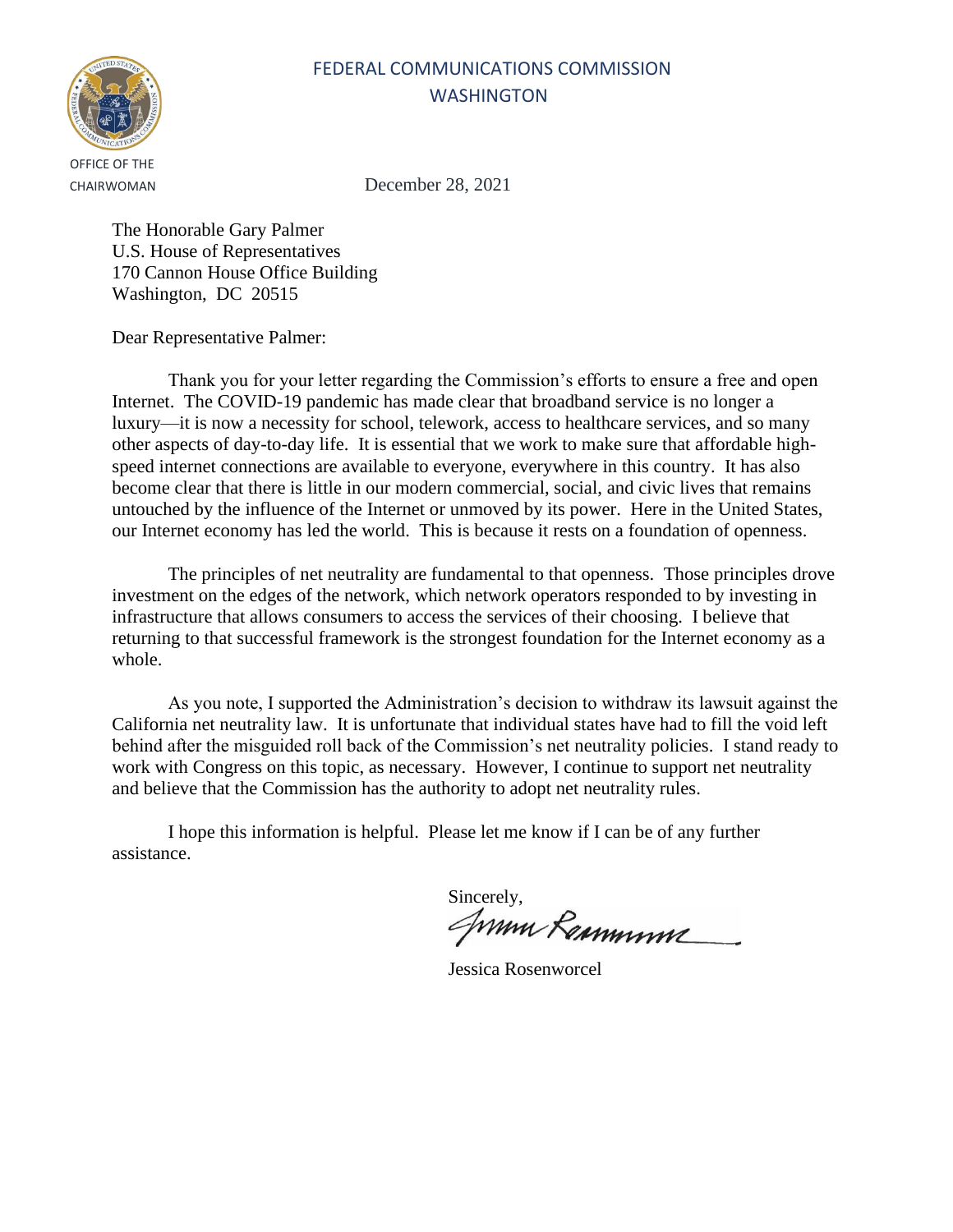

CHAIRWOMAN December 28, 2021

The Honorable Debbie Lesko U.S. House of Representatives 1214 Longworth House Office Building Washington, DC 20515

Dear Representative Lesko:

Thank you for your letter regarding the Commission's efforts to ensure a free and open Internet. The COVID-19 pandemic has made clear that broadband service is no longer a luxury—it is now a necessity for school, telework, access to healthcare services, and so many other aspects of day-to-day life. It is essential that we work to make sure that affordable highspeed internet connections are available to everyone, everywhere in this country. It has also become clear that there is little in our modern commercial, social, and civic lives that remains untouched by the influence of the Internet or unmoved by its power. Here in the United States, our Internet economy has led the world. This is because it rests on a foundation of openness.

The principles of net neutrality are fundamental to that openness. Those principles drove investment on the edges of the network, which network operators responded to by investing in infrastructure that allows consumers to access the services of their choosing. I believe that returning to that successful framework is the strongest foundation for the Internet economy as a whole.

As you note, I supported the Administration's decision to withdraw its lawsuit against the California net neutrality law. It is unfortunate that individual states have had to fill the void left behind after the misguided roll back of the Commission's net neutrality policies. I stand ready to work with Congress on this topic, as necessary. However, I continue to support net neutrality and believe that the Commission has the authority to adopt net neutrality rules.

Sincerely,<br>*ANNIN RaMMYNY* 

Jessica Rosenworcel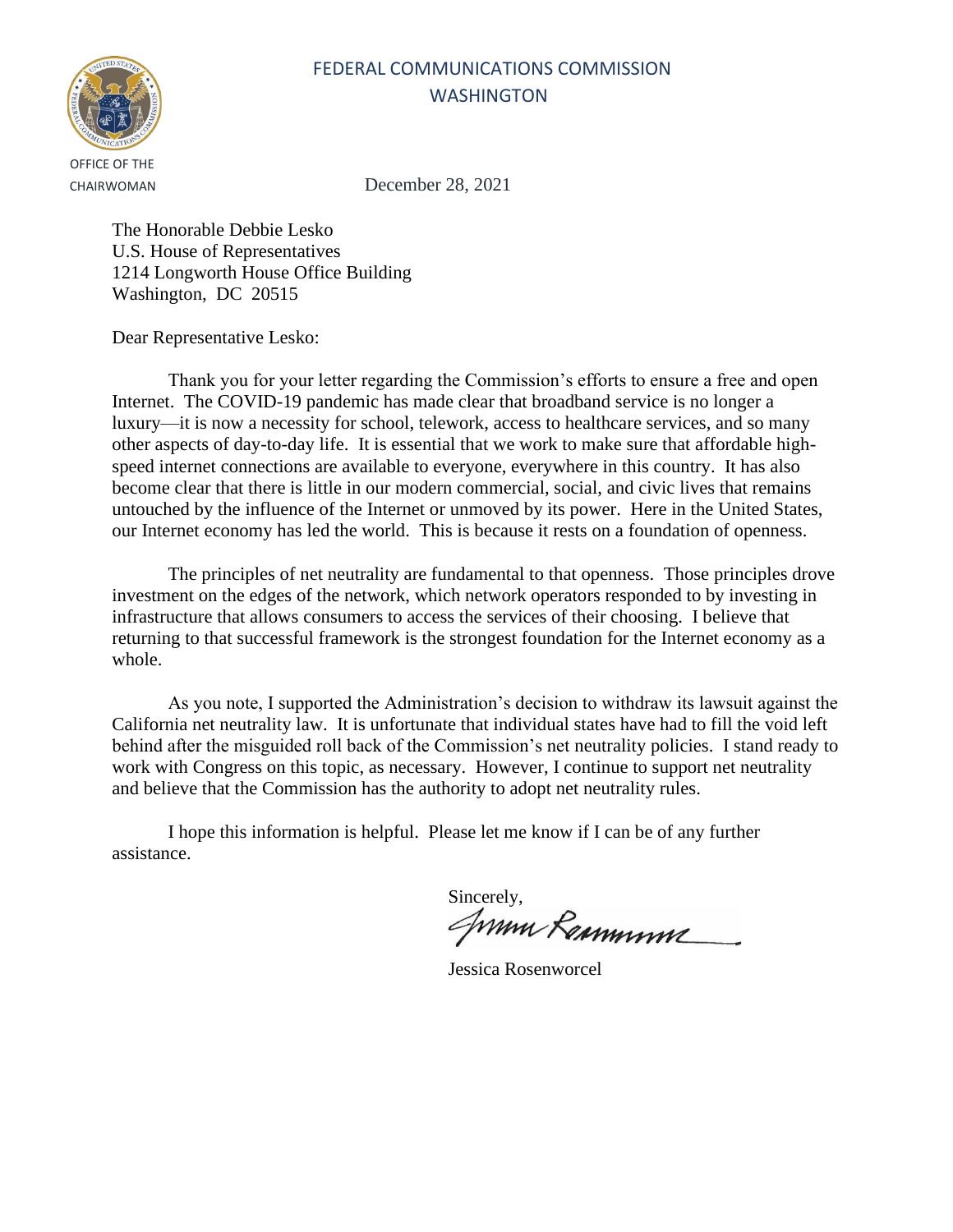

CHAIRWOMAN December 28, 2021

The Honorable John R. Curtis U.S. House of Representatives 2400 Rayburn House Office Building Washington, DC 20515

Dear Representative Curtis:

Thank you for your letter regarding the Commission's efforts to ensure a free and open Internet. The COVID-19 pandemic has made clear that broadband service is no longer a luxury—it is now a necessity for school, telework, access to healthcare services, and so many other aspects of day-to-day life. It is essential that we work to make sure that affordable highspeed internet connections are available to everyone, everywhere in this country. It has also become clear that there is little in our modern commercial, social, and civic lives that remains untouched by the influence of the Internet or unmoved by its power. Here in the United States, our Internet economy has led the world. This is because it rests on a foundation of openness.

The principles of net neutrality are fundamental to that openness. Those principles drove investment on the edges of the network, which network operators responded to by investing in infrastructure that allows consumers to access the services of their choosing. I believe that returning to that successful framework is the strongest foundation for the Internet economy as a whole.

As you note, I supported the Administration's decision to withdraw its lawsuit against the California net neutrality law. It is unfortunate that individual states have had to fill the void left behind after the misguided roll back of the Commission's net neutrality policies. I stand ready to work with Congress on this topic, as necessary. However, I continue to support net neutrality and believe that the Commission has the authority to adopt net neutrality rules.

Sincerely,<br>*ANNIN RaMMYNY* 

Jessica Rosenworcel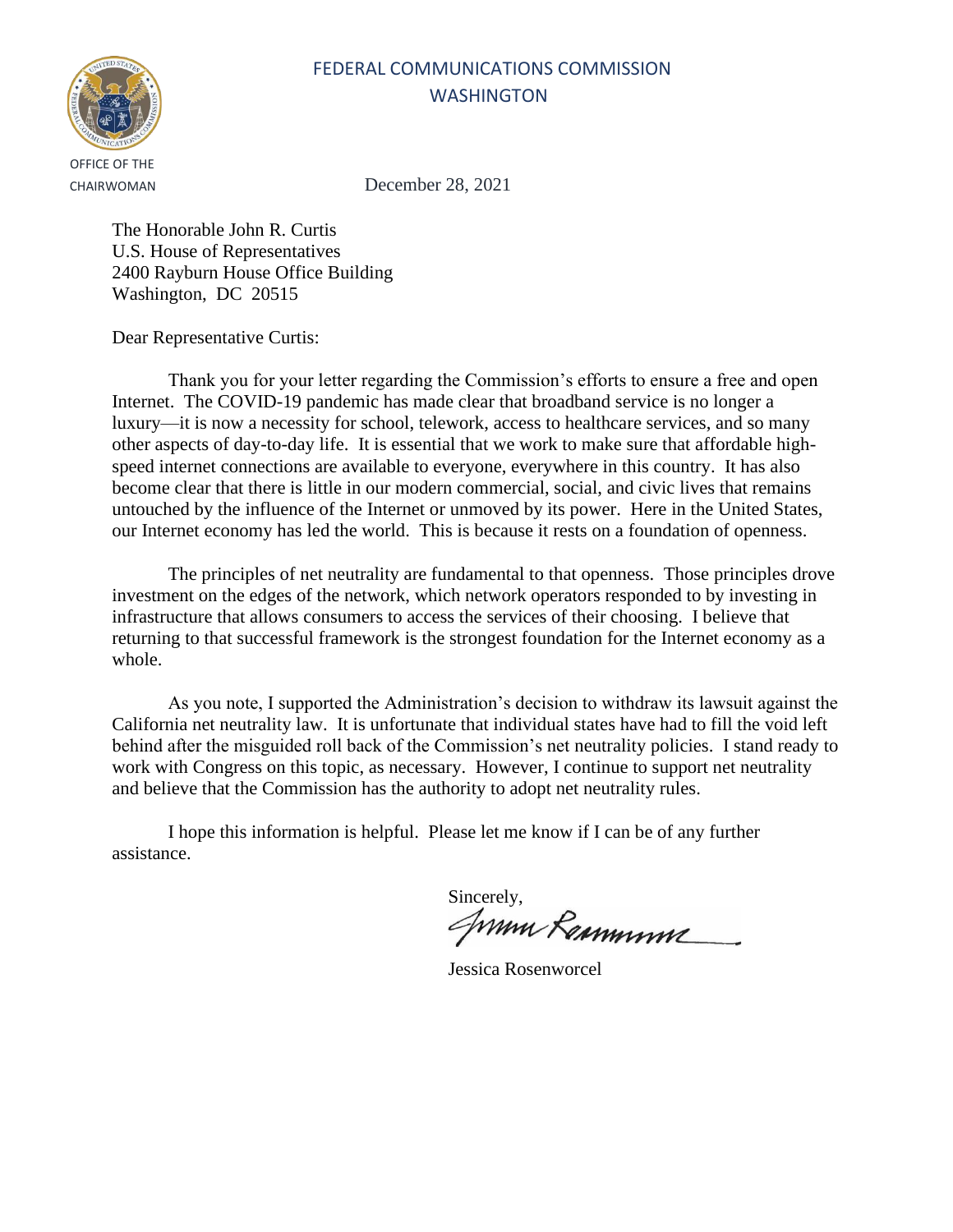

CHAIRWOMAN December 28, 2021

The Honorable Daniel Crenshaw U.S. House of Representatives 413 Cannon House Office Building Washington, DC 20515

Dear Representative Crenshaw:

Thank you for your letter regarding the Commission's efforts to ensure a free and open Internet. The COVID-19 pandemic has made clear that broadband service is no longer a luxury—it is now a necessity for school, telework, access to healthcare services, and so many other aspects of day-to-day life. It is essential that we work to make sure that affordable highspeed internet connections are available to everyone, everywhere in this country. It has also become clear that there is little in our modern commercial, social, and civic lives that remains untouched by the influence of the Internet or unmoved by its power. Here in the United States, our Internet economy has led the world. This is because it rests on a foundation of openness.

The principles of net neutrality are fundamental to that openness. Those principles drove investment on the edges of the network, which network operators responded to by investing in infrastructure that allows consumers to access the services of their choosing. I believe that returning to that successful framework is the strongest foundation for the Internet economy as a whole.

As you note, I supported the Administration's decision to withdraw its lawsuit against the California net neutrality law. It is unfortunate that individual states have had to fill the void left behind after the misguided roll back of the Commission's net neutrality policies. I stand ready to work with Congress on this topic, as necessary. However, I continue to support net neutrality and believe that the Commission has the authority to adopt net neutrality rules.

Sincerely,<br>*ANNIN RaMMYNY* 

Jessica Rosenworcel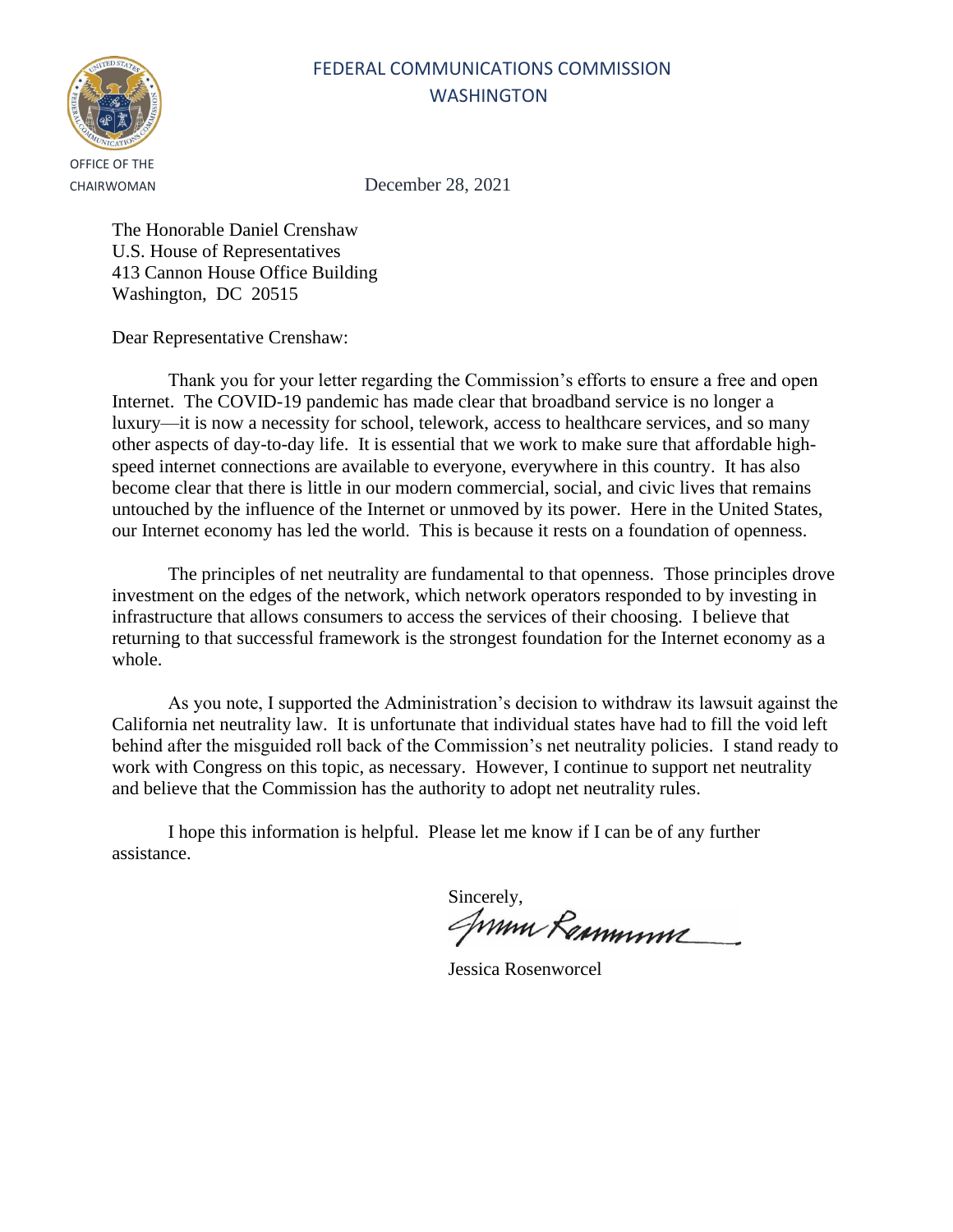

CHAIRWOMAN December 28, 2021

The Honorable Kelly Armstrong U.S. House of Representatives 1740 Longworth House Office Building Washington, DC 20515

Dear Representative Armstrong:

Thank you for your letter regarding the Commission's efforts to ensure a free and open Internet. The COVID-19 pandemic has made clear that broadband service is no longer a luxury—it is now a necessity for school, telework, access to healthcare services, and so many other aspects of day-to-day life. It is essential that we work to make sure that affordable highspeed internet connections are available to everyone, everywhere in this country. It has also become clear that there is little in our modern commercial, social, and civic lives that remains untouched by the influence of the Internet or unmoved by its power. Here in the United States, our Internet economy has led the world. This is because it rests on a foundation of openness.

The principles of net neutrality are fundamental to that openness. Those principles drove investment on the edges of the network, which network operators responded to by investing in infrastructure that allows consumers to access the services of their choosing. I believe that returning to that successful framework is the strongest foundation for the Internet economy as a whole.

As you note, I supported the Administration's decision to withdraw its lawsuit against the California net neutrality law. It is unfortunate that individual states have had to fill the void left behind after the misguided roll back of the Commission's net neutrality policies. I stand ready to work with Congress on this topic, as necessary. However, I continue to support net neutrality and believe that the Commission has the authority to adopt net neutrality rules.

Sincerely,<br>*ANNIN RaMMYNY* 

Jessica Rosenworcel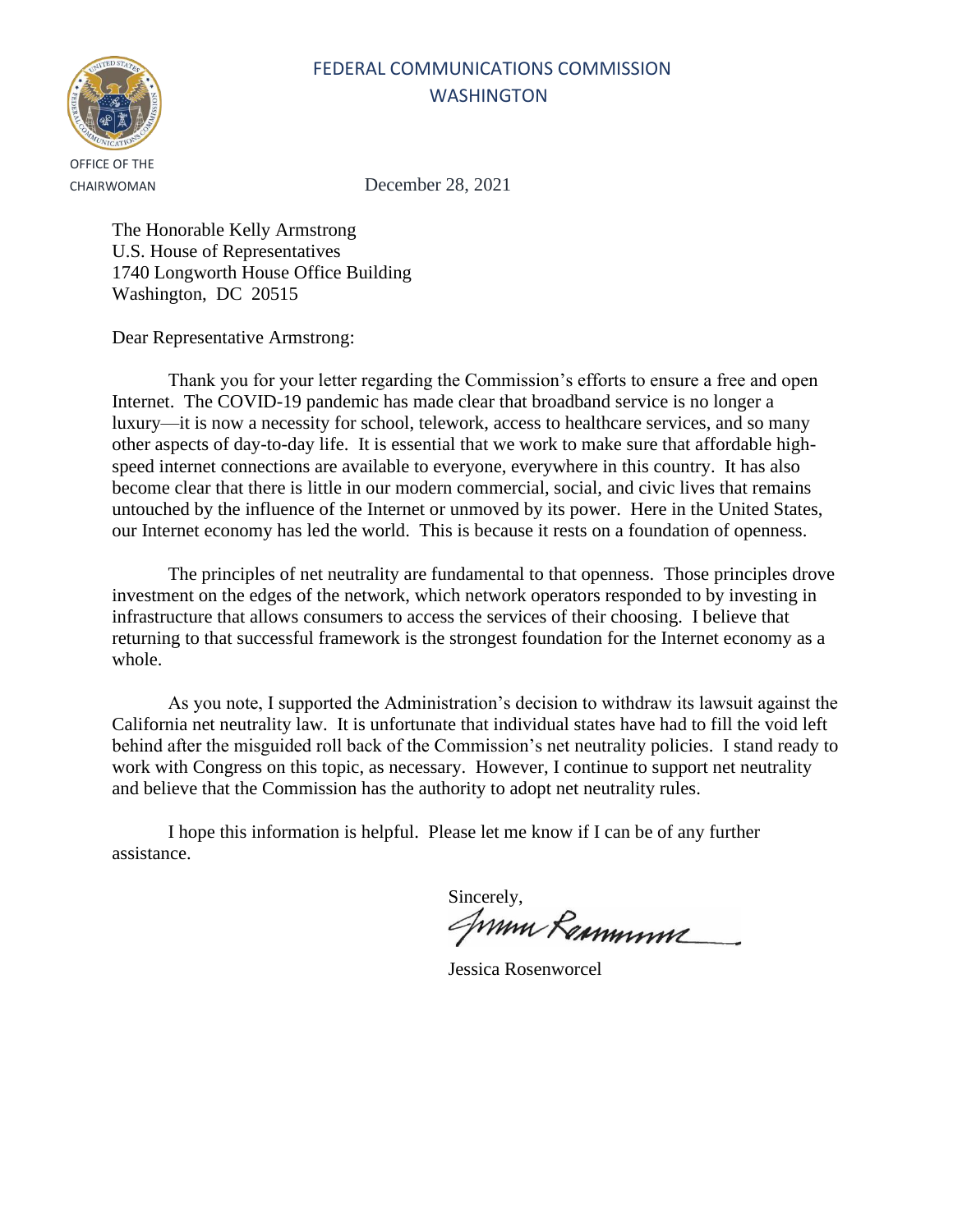OFFICE OF THE

CHAIRWOMAN December 28, 2021

FEDERAL COMMUNICATIONS COMMISSION **WASHINGTON** 

The Honorable John Joyce U.S. House of Representatives 1221 Longworth House Office Building Washington, DC 20515

Dear Representative Joyce:

Thank you for your letter regarding the Commission's efforts to ensure a free and open Internet. The COVID-19 pandemic has made clear that broadband service is no longer a luxury—it is now a necessity for school, telework, access to healthcare services, and so many other aspects of day-to-day life. It is essential that we work to make sure that affordable highspeed internet connections are available to everyone, everywhere in this country. It has also become clear that there is little in our modern commercial, social, and civic lives that remains untouched by the influence of the Internet or unmoved by its power. Here in the United States, our Internet economy has led the world. This is because it rests on a foundation of openness.

The principles of net neutrality are fundamental to that openness. Those principles drove investment on the edges of the network, which network operators responded to by investing in infrastructure that allows consumers to access the services of their choosing. I believe that returning to that successful framework is the strongest foundation for the Internet economy as a whole.

As you note, I supported the Administration's decision to withdraw its lawsuit against the California net neutrality law. It is unfortunate that individual states have had to fill the void left behind after the misguided roll back of the Commission's net neutrality policies. I stand ready to work with Congress on this topic, as necessary. However, I continue to support net neutrality and believe that the Commission has the authority to adopt net neutrality rules.

Sincerely,<br>*ANNIN RaMMYNY* 

Jessica Rosenworcel